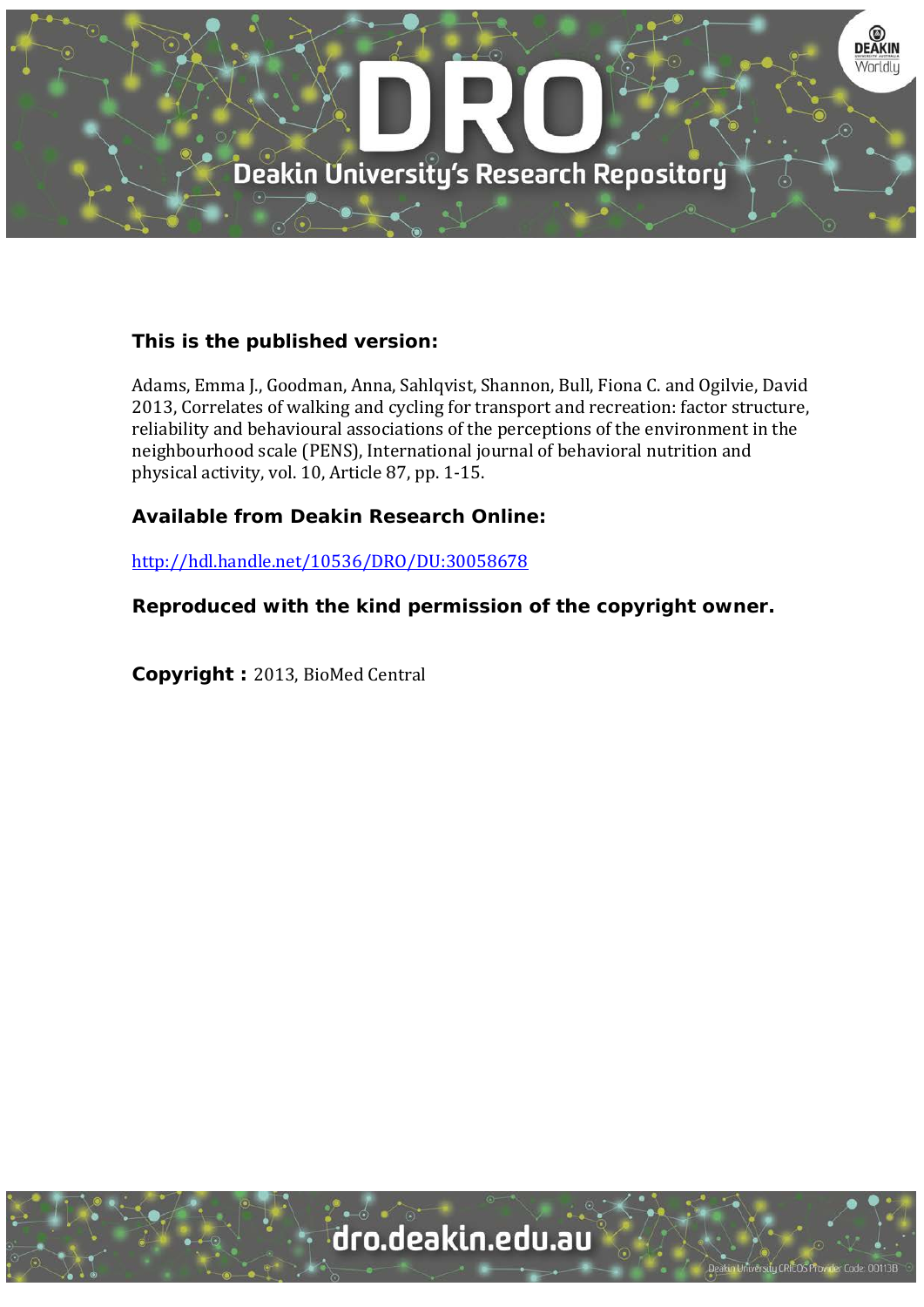

# **RESEARCH CHINESEARCH CHINESEARCH**

# Correlates of walking and cycling for transport and recreation: factor structure, reliability and behavioural associations of the perceptions of the environment in the neighbourhood scale (PENS)

Emma J Adams<sup>1\*</sup>, Anna Goodman<sup>2</sup>, Shannon Sahlqvist<sup>3</sup>, Fiona C Bull<sup>4</sup>, David Ogilvie<sup>5</sup>, on behalf of the iConnect consortium

# Abstract

Background: Emerging evidence suggests that walking and cycling for different purposes such as transport or recreation may be associated with different attributes of the physical environment. Few studies to date have examined these behaviour-specific associations, particularly in the UK. This paper reports on the development, factor structure and test-retest reliability of a new scale assessing perceptions of the environment in the neighbourhood (PENS) and the associations between perceptions of the environment and walking and cycling for transport and recreation.

Methods: A new 13-item scale was developed for assessing adults' perceptions of the environment in the neighbourhood (PENS). Three sets of analyses were conducted using data from two sources. Exploratory and confirmatory factor analyses were used to identify a set of summary environmental variables using data from the iConnect baseline survey ( $n = 3494$ ); test-retest reliability of the individual and summary environmental items was established using data collected in a separate reliability study ( $n = 166$ ); and multivariable logistic regression was used to determine the associations of the environmental variables with walking for transport, walking for recreation, cycling for transport and cycling for recreation, using iConnect baseline survey data (n = 2937).

Results: Four summary environmental variables (traffic safety, supportive infrastructure, availability of local amenities and social order), one individual environmental item (street connectivity) and a variable encapsulating general environment quality were identified for use in further analyses. Intraclass correlations of these environmental variables ranged from 0.44 to 0.77 and were comparable to those seen in other similar scales. After adjustment for demographic and other environmental factors, walking for transport was associated with supportive infrastructure, availability of local amenities and general environment quality; walking for recreation was associated with supportive infrastructure; and cycling for transport was associated only with street connectivity. There was limited evidence of any associations between environmental attributes and cycling for recreation.

**Conclusion:** PENS is acceptable as a short instrument for assessing perceptions of the urban environment. Previous findings that different attributes of the environment may be associated with different behaviours are confirmed. Policy action to create supportive environments may require a combination of environmental improvements to promote walking and cycling for different purposes.

Keywords: Walking, Cycling, Transport, Recreation, Urban environment, Measurement, Reliability

Full list of author information is available at the end of the article



© 2013 Adams et al.; licensee BioMed Central Ltd. This is an Open Access article distributed under the terms of the Creative Commons Attribution License [\(http://creativecommons.org/licenses/by/2.0\)](http://creativecommons.org/licenses/by/2.0), which permits unrestricted use, distribution, and reproduction in any medium, provided the original work is properly cited.

<sup>\*</sup> Correspondence: [e.j.adams@lboro.ac.uk](mailto:e.j.adams@lboro.ac.uk) <sup>1</sup>

<sup>&</sup>lt;sup>1</sup> British Heart Foundation National Centre for Physical Activity and Health, School of Sport, Exercise and Health Sciences, Loughborough University, Loughborough, UK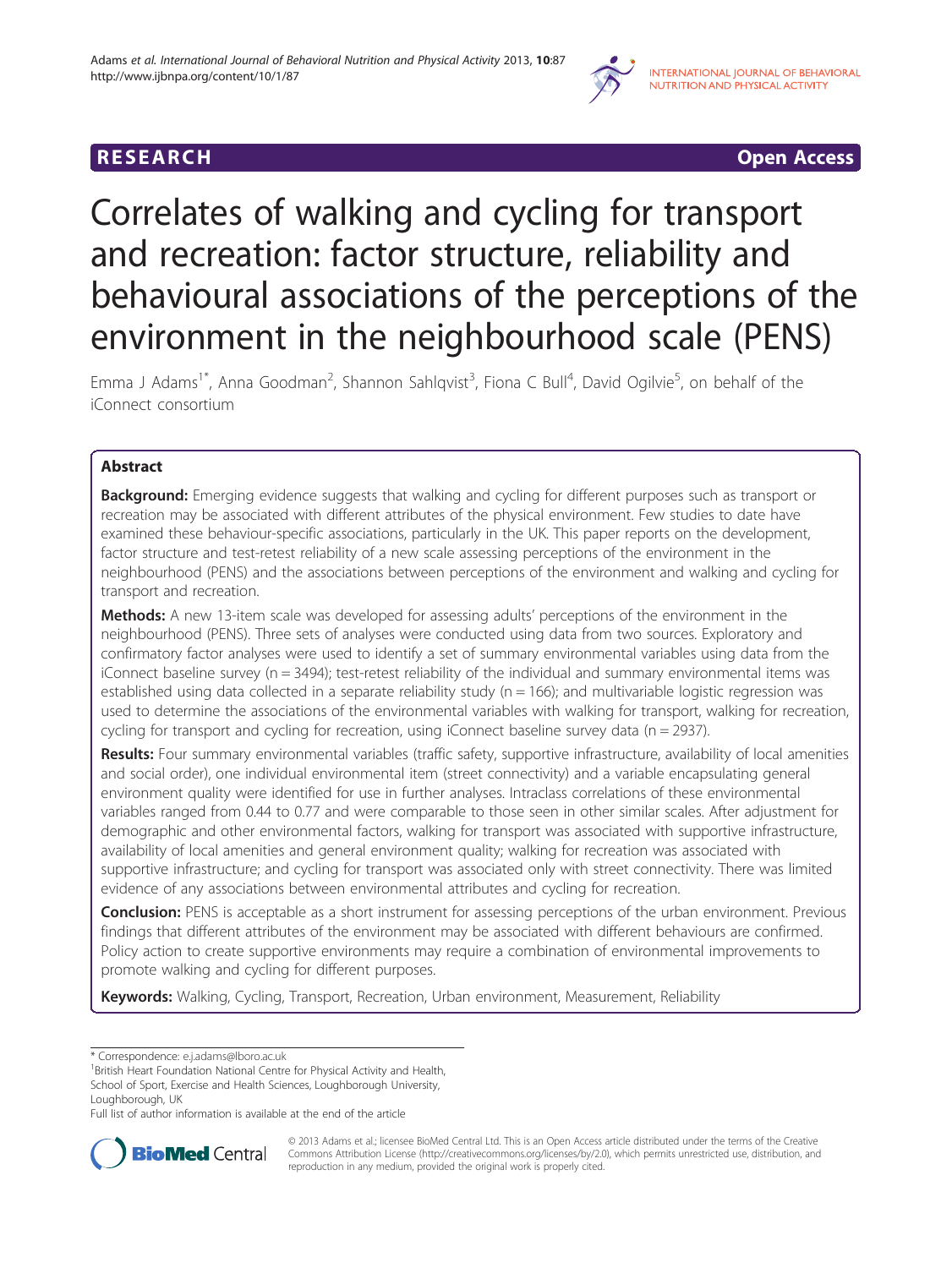# Background

Although the health benefits of participating in regular physical activity have been well established [[1\]](#page-14-0), only 39% of men and 29% of women in England meet recommended guidelines [[2](#page-14-0)]. The physical environment has been identified in ecological models as an important influence on physical activity behaviour [\[3](#page-14-0)]. Therefore identifying attributes of the physical environment associated with higher levels of physical activity could help provide pointers for changing the environment to support a sustainable increase in physical activity participation. A number of such attributes have been shown to be associated with participation in physical activity in general, or with specific types of activity such as walking and cycling in local neighbourhoods [\[4-7\]](#page-14-0).

Emerging evidence suggests that different attributes of the environment are associated with activities being undertaken for different purposes, such as walking and cycling for transport or for recreation [\[8](#page-14-0)-[12\]](#page-14-0). For example, reviews suggest that walking for transport is associated with density, land use mix, street connectivity and proximity of destinations [[10,12](#page-14-0)], while walking for recreation or leisure is associated with pedestrian infrastructure, land use mix, personal safety and aesthetics [\[10](#page-14-0)]. Fewer studies have explored environmental attributes and their associations with cycling for transport or recreation. The presence of dedicated cycle routes or paths, separation of cycling from other traffic, high population density and proximity of a cycle path or green space have been found to be positively associated with cycling for transport [\[13\]](#page-14-0). This behaviour has also been reported to be positively related to a 'cyclability' index including proximity to destinations, good walking and cycling facilities, difficulty in parking near shopping areas and aesthetics [\[14\]](#page-14-0). Evidence from European studies suggests positive relationships between cycling for transport and residential density, land use mix, street connectivity, access to destinations and degree of urbanisation, and some evidence for a relationship between cycling for recreation and walking and cycling infrastructure [[12\]](#page-14-0).

Understanding the relationships between different characteristics of the physical environment and participation in specific behaviours is important for informing transport and planning policy and practice with the regards to the development of 'activity friendly' environments that support different types of activity. However, to date, few studies have examined physical environment attributes and their association with walking and cycling behaviours separately and for different purposes. Many studies have assessed only one of the behaviours (e.g. walking or cycling), one behaviour for one specific purpose (e.g. walking for transport), or one all-encompassing behavioural outcome (e.g. total walking or total cycling). In addition, most studies have been conducted in the USA and Australia, where the context may differ from that of other countries in terms of urban design, land use and transport infrastructure. Studies that assess relationships of different attributes of the physical environment with each of the four behaviours separately are therefore needed, particularly in countries such as the UK.

When conducting physical activity research it is often necessary to collect detailed data on a variety of complex behaviours (physical activity, travel, sedentary time) as well as on proposed individual, social and environmental influences on those behaviours. However, excessively long questionnaires can discourage participation in research [[15,16](#page-14-0)] and it is therefore important to develop instruments that assess the factors of interest using as few items as possible. This paper reports on the development of a new, short scale to assess perceptions of the environment in the neighbourhood (PENS), including its factor structure and test-retest reliability, and its application to examine which characteristics of the neighbourhood physical environment are associated with the likelihood of participating in walking and cycling for transport and recreation as separate behaviours in the UK. This study was undertaken as part of the iConnect project, a five-year natural experimental study that aims to assess the impact of improving walking and cycling infrastructure on travel, physical activity and carbon emissions [\[17\]](#page-14-0).

#### **Methods**

The study involved four stages: (1) development of a new scale to assess the perceptions of the environment in the neighbourhood (PENS); (2) factor analysis of PENS using data from the iConnect baseline survey to determine which items measured similar constructs and thereby create a reduced set of summary environmental variables; (3) test-retest analysis to assess the reliability of the individual items and environmental factors in PENS using data collected through a separate reliability study; and (4) an examination of the associations between perceptions of the environment and four specific behaviours: walking for transport, walking for recreation, cycling for transport and cycling for recreation using data from the iConnect baseline survey.

#### Survey data

#### Core iConnect baseline survey: participants and procedures

Baseline data for the core module of the iConnect study were collected in April 2010 using a postal survey in three UK study areas: Cardiff, Kenilworth and Southampton. The evaluation framework, survey methods and survey contents have been reported elsewhere [\[17](#page-14-0),[18\]](#page-14-0). In brief, 22,500 adults living in the study areas were randomly selected to take part from the edited electoral register for those areas. Participants were mailed a survey pack containing a letter of invitation, a copy of the survey, a consent form and a freepost return envelope. Participants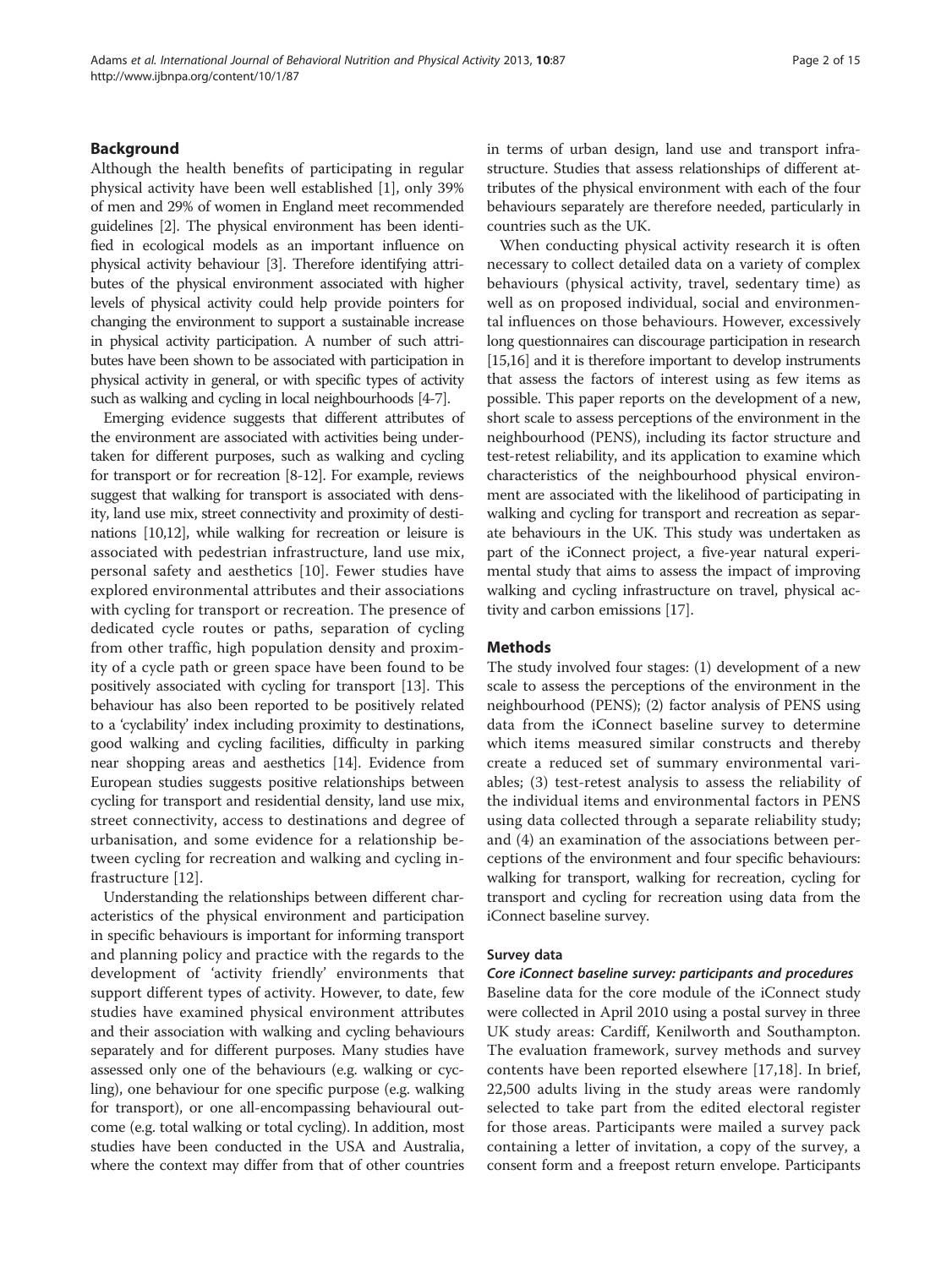who did not respond within two weeks were sent a second survey pack as a reminder. Comparisons with local and national data indicated that the 3516 participants who completed the survey (16% response rate) tended to be older than the local population and had a somewhat higher level of educational attainment and better health. Otherwise they appeared to be broadly representative in their demographic, socio-economic and travel characteristics [[19\]](#page-14-0).

# Reliability study: participants and procedures

Participants were recruited for a separate study to assess the reliability of the survey items. In October 2010, 3000 adults were randomly selected from the edited electoral register for six wards in the town of Loughborough, UK and invited to complete the iConnect survey on two separate occasions, approximately seven days apart. The initial mailing contained a letter of invitation, a copy of the survey, a consent form and a freepost return envelope. Individuals who completed and returned the first survey  $(n = 216)$  were then immediately posted the second survey. Participants who did not return the second survey within seven days received reminder phone calls or letters. A total of 166 individuals completed surveys 1 and 2. A prize draw to win one of twenty £25 gift vouchers was offered as an incentive for participation for those who completed both surveys.

Both the core survey and the reliability study received ethical approval from the University of Southampton Ethics Committee (CEE 200809-15).

# Measures

#### Perceptions of the neighbourhood environment

Perceptions of the 'neighbourhood environment' (specified in the questionnaire to mean the area within a 10-15 minute walk from the respondent's home) were measured using 13 items selected and adapted from the 49-item ALPHA (Assessing Levels of Physical Activity and Fitness) European environmental questionnaire [\[20\]](#page-14-0). Items were selected through a process of identifying the factors purporting to be the most relevant environmental influences for walking or cycling for transport or recreation and included: safety from traffic (three items); safety from crime (one item); street connectivity (three items); infrastructure (two items); destinations (two items); and aesthetics (two items) (Table [1](#page-4-0)). Respondents were asked to indicate their level of agreement on a five point Likert scale from 'strongly agree' to 'strongly disagree'. Responses to the negatively worded items (8/13) were subsequently reverse coded and relabelled such that a high score represented a perception of a highly supportive environment, and responses to all items were then coded on a scale of -2 (low support) to +2 (high support) and given 'short item names' for convenience in reporting (Table [1](#page-4-0)).

# Walking and cycling for transport and recreation

We examined associations between environmental perceptions and past-week participation in four behaviours: walking for transport, walking for recreation, cycling for transport and cycling for recreation. Past-week participation in walking and cycling for transport was measured as part of a set of questions relating to travel behaviour, which was assessed across five categories of trip purpose: to and from work; for business purposes; to and from a place of study; for shopping and personal business; and to visit friends or family or for other social activities. For each journey purpose participants were asked to report the total time spent (in hours and minutes) and the total distance travelled in the last seven days using each of six different modes of transport (walking, cycling, bus, train, car (as a driver) and car (as a passenger) plus 'other', which captured modes such as taxi and van). Individuals who reported walking or cycling for any journey purpose were treated as having participated in walking or cycling for transport. Walking and cycling for recreation were assessed using items adapted from the International Physical Activity Questionnaire (IPAQ) [\[21\]](#page-14-0), which asked participants to report any participation in these behaviours over the past week.

# Individual characteristics

Sex, age, ethnic group, educational qualifications, housing tenure, and number of cars and bicycles in the household were reported in the survey. Residential location (urban or rural) for participants in the core baseline survey was assigned to each participant using home postcode and the 2004 Rural and Urban Area Classification to match Lower Super Output Areas to settlement type [\[22](#page-15-0)].

#### Analyses

Three sets of analyses were conducted to assess: (1) the factor structure of the environmental perceptions items in PENS; (2) the test-retest reliability of the individual environmental perceptions items in PENS and the environmental factors identified in the factor analysis; and (3) the associations of the environmental factors with the likelihood of participating in each of the four target behaviours.

#### Factor structure of environmental perception items

In the core baseline sample, the factor structure of the environmental perception items was explored to determine which items measured similar constructs, and thereby create a reduced set of summary environmental variables. Data from the core baseline survey were randomly split into two halves. In the first 'derivation' half, exploratory factor analyses (EFAs) were conducted in MPlus5 (Muthén & Muthén, Los Angeles), specifying stratification by iConnect site (Cardiff, Southampton or Kenilworth). In these EFAs the MPlus extension for ordinal data was used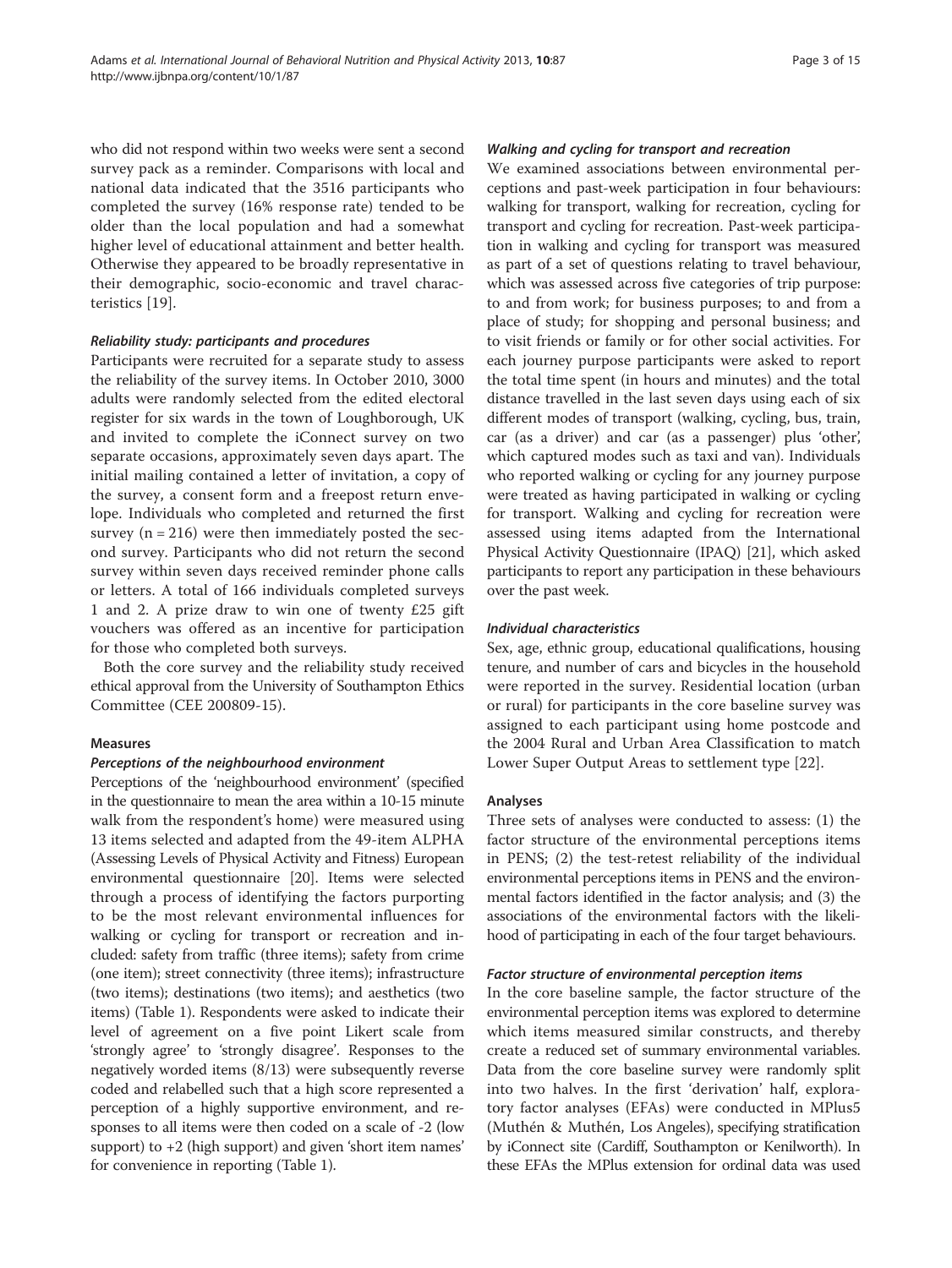# <span id="page-4-0"></span>Table <sup>1</sup> Survey items assessing environmental perceptions of the neighbourhood, short item name and question source

| v. we'd like to ask vou about the neighbourhood where vou live. By neighbourhood we mean the area that vou could walk to in 10-15 minutes from vour home.<br>Q1. Firstly, | How much |
|---------------------------------------------------------------------------------------------------------------------------------------------------------------------------|----------|
| do you agree with the following statements about your neighbourhood?                                                                                                      |          |

| Survey item assessing perceptions of the neighbourhood environment <sup>a</sup>                                          | Short item name <sup>c</sup>    | <b>Measure</b>         | Source: adapted from ALPHA <sup>d</sup>                |
|--------------------------------------------------------------------------------------------------------------------------|---------------------------------|------------------------|--------------------------------------------------------|
| a) Walking is unsafe because of the traffic                                                                              | Walking safe from traffic       | Safety from<br>traffic | Q <sub>5</sub> c                                       |
| b) Cycling is unsafe because of the traffic                                                                              | Cycling safe from traffic       | Safety from<br>traffic | Q5d                                                    |
| c) There are no convenient routes for walking and cycling                                                                | Convenient walk/cycle<br>routes | Street<br>connectivity | Q7a/b                                                  |
| d) There are not enough safe places to cross roads                                                                       | Safe to cross roads             | Safety from<br>traffic | Q5b                                                    |
| e) The area is unsafe because of the level of crime or anti-social behaviour                                             | Area safe from crime            | Safety from<br>crime   | Q5e/f                                                  |
| f) The area is generally free from litter or graffitib                                                                   | Free from litter                | Aesthetics             | Q6b (response scale amended)                           |
| g) There are places to walk or cycle to, for example: shops, restaurants, leisure facilities <sup>b</sup>                | Places to walk/cycle to         | Destinations           | Q2a-g: collapsed to one item/response scale<br>amended |
| h) There are open spaces, for example: parks, sports fields or beaches <sup>b</sup>                                      | Open spaces                     | Destinations           | Q2h                                                    |
| i) There are pavements suitable for walking <sup>b</sup>                                                                 | Pavements for walking           | Infrastructure         | $Q$ 3a                                                 |
| j) There are special lanes, routes or paths for cycling <sup>b</sup>                                                     | Cycle lanes/routes              | Infrastructure         | Q3c                                                    |
| k) There are many road junctions <sup>b</sup>                                                                            | Many road junctions             | Street<br>connectivity | Q7c                                                    |
| I) There are many different routes for walking and cycling so I don't have to go the same way<br>every time <sup>p</sup> | Variety of walk/cycle routes    | Street<br>connectivity | Q7d                                                    |
| m) The area is pleasant for walking or cycling <sup>p</sup>                                                              | Pleasant to walk/cycle          | Aesthetics             | Q6a                                                    |

<sup>a</sup>Assessed using a five point Likert scale from strongly agree to strongly disagree; <sup>b</sup>Items were reverse coded for use in analyses; <sup>c</sup>Items were coded such that a high score = a highly supportive environment;  $d$ ALPHA = European environmental questionnaire [[20](#page-14-0)].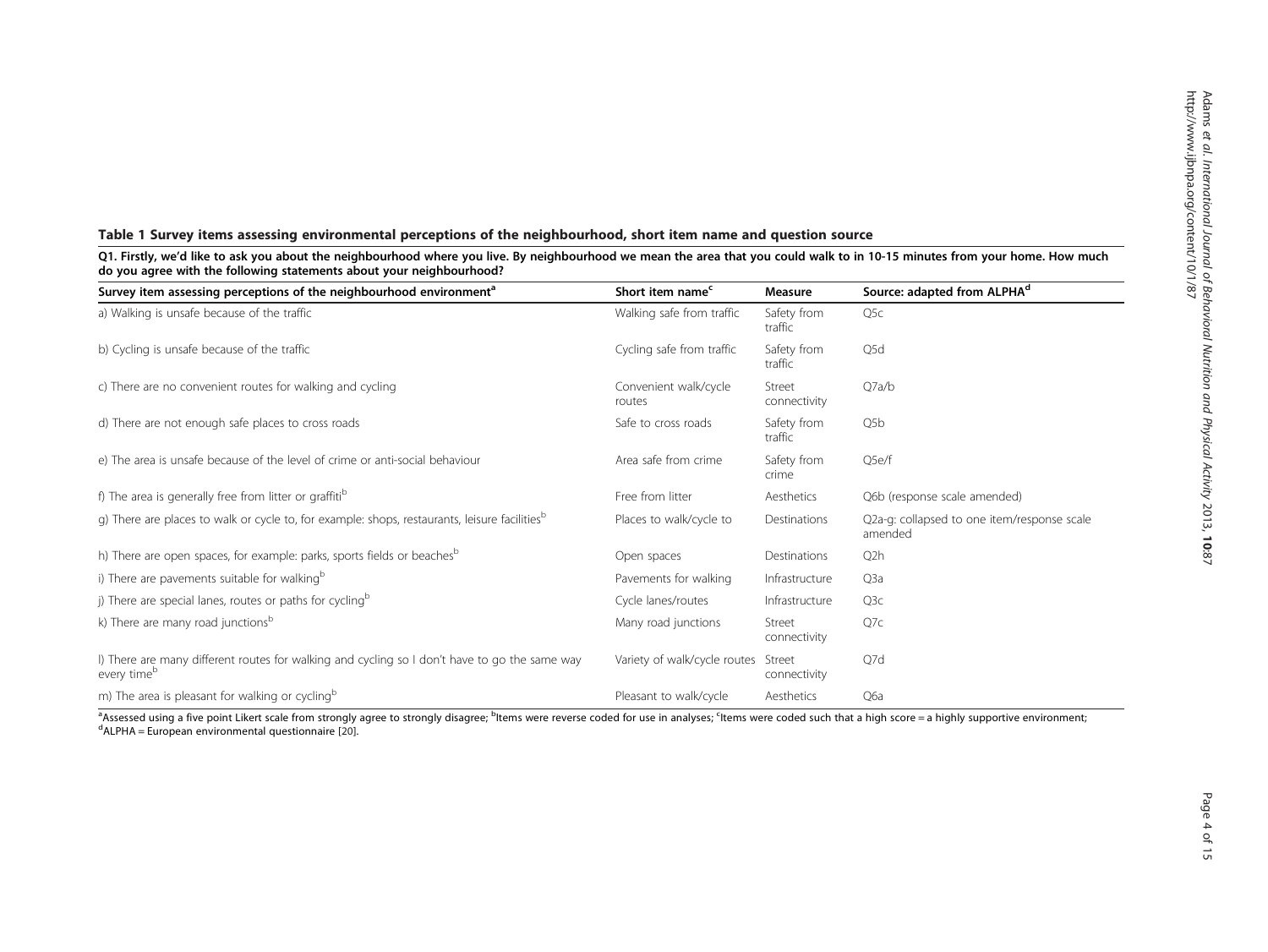<span id="page-5-0"></span>[[23](#page-15-0)], rotating the factor loadings using an oblique geomin rotation in order to allow the latent factors to correlate [[24](#page-15-0)]. The factor structures indicated by the EFA were then tested by fitting confirmatory factor analyses (CFAs) in the second 'test' half of the core baseline survey sample. Multigroup CFA analyses were fitted to verify that any selected model structure showed measurement invariance (i.e. the same relationship between manifest and latent variables) across the iConnect sites [\[25\]](#page-15-0). These CFAs were conducted using multivariate probit analysis with the extension for ordinal data and estimating model fit using the Weighted Least Squares, mean and variance adjusted (WLSMV) estimator. In both the EFA and CFA analyses, pairwise present estimation was used to include individuals with missing data for some items  $(n = 331)$ .

The fit of first-order and general-specific models (see examples of each in Figure 1) were compared, thereby examining whether adding a general 'environment quality' scale (which included all 13 items from PENS in one summary scale) improved model fit over and above taking account of specific subscales. Common practice was followed in reporting multiple indices of fit, namely the Comparative Fit Index (CFI), the Tucker Lewis Index (TLI) and the Root Mean Square Error of Approximation (RMSEA) [\[26,27](#page-15-0)]. We considered a model with CFI > 0.90, TLI > 0.90 and RMSEA < 0.08 to have acceptable fit, and a model with CFI > 0.95, TLI > 0.95 and RMSEA < 0.05 to have good fit [\[26](#page-15-0)]. The standardised loadings of each variable onto its factor(s) were checked to ensure they were of reasonable magnitude (>0.4). Where models showed acceptable fit on some indices but not on others,

correlations between the unique variances of some individual items were permitted [\[28\]](#page-15-0).

The above analyses were conducted using the original, five-point set of item responses. As a sensitivity analysis, the analyses were repeated after collapsing the responses into a three-point scale of strongly disagree/disagree; neutral; and agree/strongly agree. The results were very similar and any minor differences are noted in the text.

# Test-retest reliability of the environmental perceptions items

In the reliability study sample, intraclass correlation coefficients (ICC) for the thirteen individual items in PENS (on five-point scales) and the mean scores of each of the environmental factors identified in the factor analysis were used to compute the coefficient of stability of the scores on the two tests. An ICC  $\geq 0.75$  was considered as good reliability, ICC 0.5 to <0.75 represented moderate reliability and an ICC of <0.5 represented poor reliability [[29](#page-15-0)]. Data were analysed using SPSS Statistics (version 19.0) (IBM SPSS Inc, Armonk, New York).

# Associations between environmental factors and walking and cycling for transport and recreation

In the core baseline sample, mean scores were calculated for all environmental factors identified in the factor analysis by taking the average across all constituent variables with non-missing data. These mean scores were then recoded into three categories of environmental supportiveness with cut points equally spread across the range of scores: low support (- 2 to -0.67); medium support  $(-0.66 \text{ to } +0.66)$ ; and high support  $(+0.67 \text{ to } +2)$ . Logistic

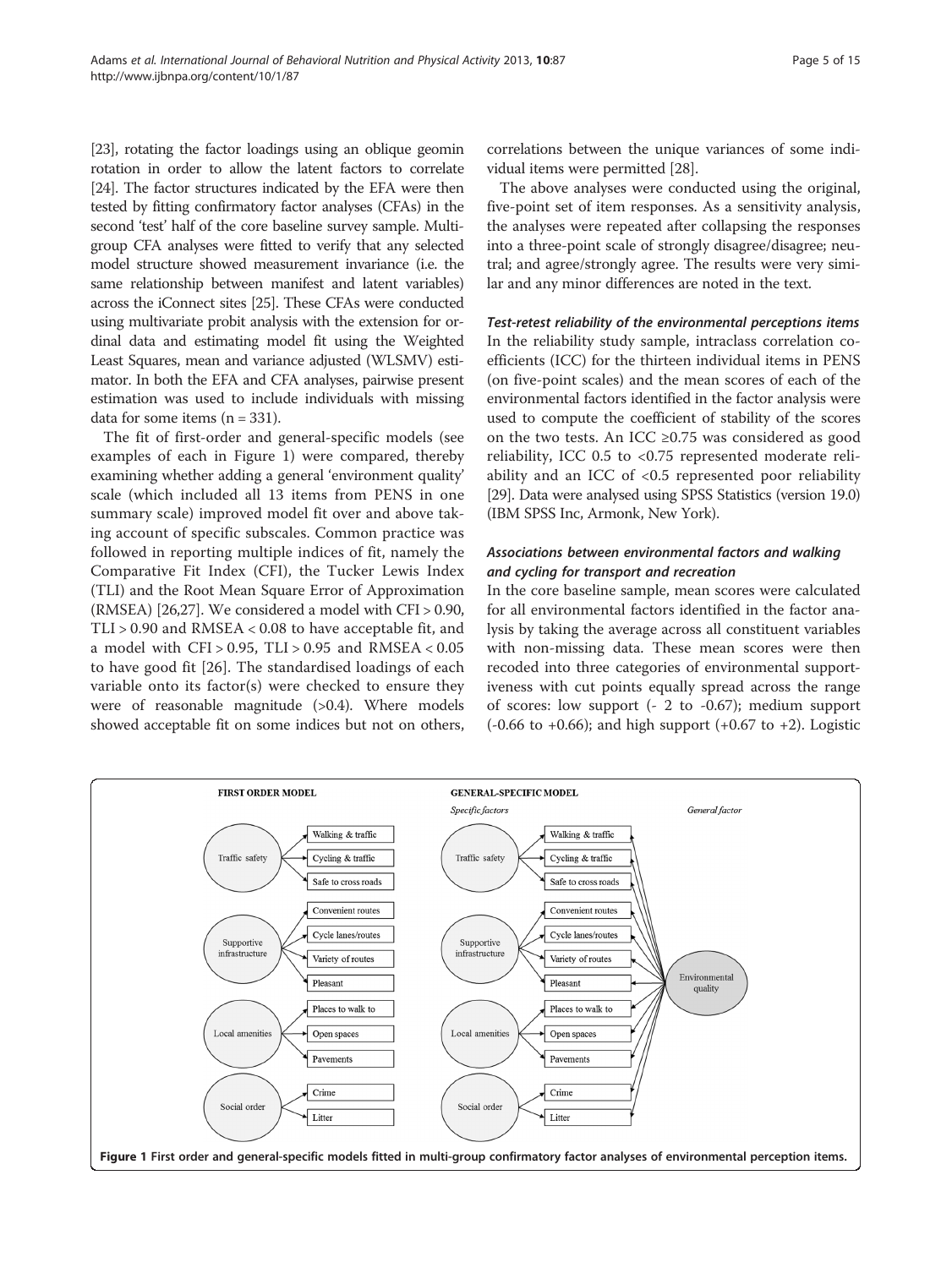regression was used to examine the associations between each environmental factor and spending any time in the past week walking for transport, walking for recreation, cycling for transport or cycling for recreation (measured as four separate outcomes). Two models were fitted: Model 1 which included adjustment for sex (male, female), age  $\left( \langle 30, 30-44, 45-64, \rangle \langle 55 \rangle \right)$  ethnic group (white, other), education (degree, 'A' Level or equivalent, GCSE grades A to C, or less), housing tenure (owned, rented from private landlord, rented from local authority, other), household cars (0, 1, 2 or more), household bicycles (0, 1 or more), residential location (urban or rural), and case study site (Cardiff, Kenilworth, Southampton) and Model 2 which added further adjustment for each of the other environmental factors in the analysis (low, medium, high support). Respondents  $(n = 2937)$  were only included if data were available for all environmental factors, all four behaviours and all covariates included in the statistical models. Data were analysed in SPSS Statistics (version 19.0) (IBM SPSS Inc, Armonk, New York).

#### Results

#### Participant characteristics

Table [2](#page-7-0) shows the demographic characteristics of participants included in the three sets of analyses. The characteristics of those included in the factor analysis  $(n = 3494)$ and the analysis of the associations between environmental factors and walking and cycling for transport and recreation  $(n = 2937)$  were similar to those of the total sample for the baseline survey  $(n = 3516)$  (data not shown).

#### Factor analysis

#### Exploratory factor analysis

In the sample of 3494 individuals, the item 'many road junctions' showed the lowest correlation with other items (mean Pearson correlation -0.01, range -0.15 to 0.12), while the items 'convenient walk/cycle routes' and 'pleasant to walk/cycle' showed the highest correlation (mean 0.29 for each, range 0.02 to 0.54). Full details of the inter-item correlations are presented in Additional file [1:](#page-14-0) Table A1).

In the 'derivation' half of the sample, exploratory factor analysis (EFA) indicated that there were four factors with an Eigenvalue of 1 or above (4.3, 2.0 and 1.3 and 1.0), and therefore both three- and four-factor solutions were examined. The three-factor solutions showed somewhat poorer model fit than the four-factor solutions in the EFA, including non-acceptable fit on some model indices. The three-factor solution also made less sense conceptually and appeared to be tapping into valences, with factor 2 capturing 'bad things about the area' and factor 3 capturing 'good things about the area'(see Additional file [2:](#page-14-0) Table A2). The four-factor solution had greater face validity in terms of bringing together items relating

to similar aspects of the environment across all three sites (data not shown).

One complication in choosing the four-factor solution was that the two items which showed the highest mean correlation with other items also consistently loaded onto two factors. 'Pleasant to walk/cycle' loaded on both factor 2 and factor 3, but loaded more strongly on factor 3. This was thought to make more sense conceptually because of its specific reference to walking and cycling; this item was therefore assigned to factor 3. 'Convenient walk/ cycle routes' loaded more strongly on factor 1 than factor 4 when using the five-point Likert scale classification and loaded more strongly on factor 4 than factor 1 in the collapsed, three-point sensitivity analysis. This item made more sense conceptually on factor 4, and it was suspected that the factor 1 loading partly reflected position and valence artefacts (i.e. the fact that these questions were all asked together and all negatively worded); this item was therefore assigned to factor 4, but included in the model residual correlation between the unique variance of this item and those on factor 1. Finally, the item 'many road junctions' never loaded >0.4 which, in conjunction with its low correlation with other items, led to it being omitted from the environmental factors.

#### Confirmatory factor analysis

Based on the EFA analyses, confirmatory factor analysis (CFA) was used on the 'test' half of the sample to evaluate the factor structures shown in Figure [1](#page-5-0) and presented in detail in Table [3.](#page-8-0) All model indices showed acceptable fit in multi-group analyses (CFI =  $0.938$ , TFL =  $0.966$ , RMSEA = 0.078 in the first-order model; CFI = 0.967, TFL = 0.976, RMSEA = 0.065 in the general-specific model), suggesting measurement invariance across study sites. Results were similar in sensitivity analyses using the collapsed threepoint scale, and measurement invariance was also shown in multi-group analyses by gender (CFI =  $0.945$ , TFL =  $0.969$ ,  $RMSEA = 0.074$  in the first-order model;  $CFI = 0.968$ ,  $TFL =$ 0.976, RMSEA = 0.066 in the general-specific model). In the pooled sample, all standardised item loadings were acceptable or near-acceptable (all ≥0.38 on first-order factors; all ≥0.43 on either specific or general factor in general-specific model: see Table [3\)](#page-8-0). Correlation of the subscales in the first-order model were moderate (0.46- 0.58) for all subscale pairs except for routes and amenities, and even here the correlation of 0.75 did not suggest prohibitively high collinearity. Taken together, these results therefore led to the conclusion that the proposed fourfactor structure showed good fit to the data, and this provided the basis for further analyses.

#### Test-retest reliability of PENS

The mean score and test-retest reliability for the 13 individual items in PENS and the environmental factors identified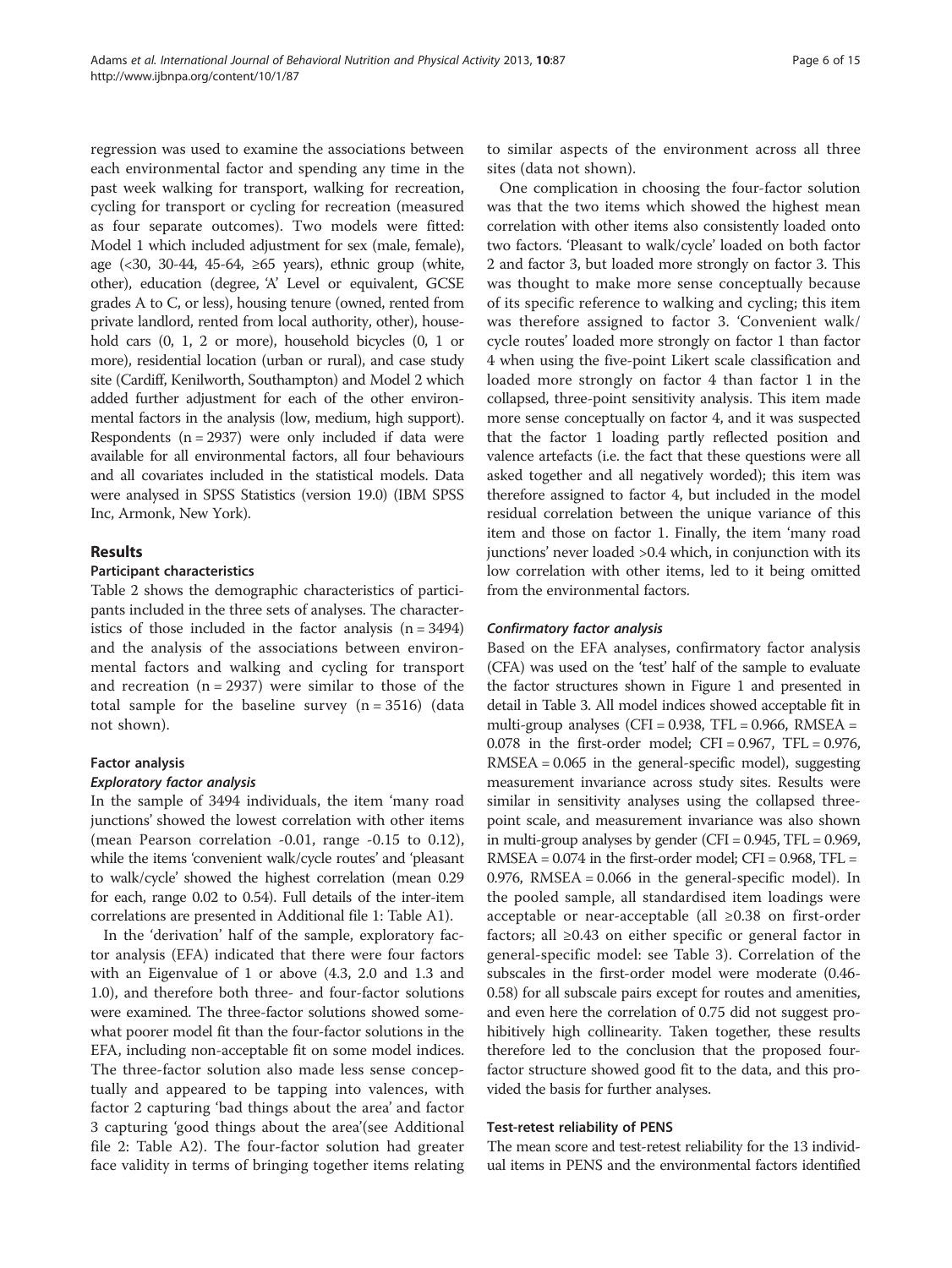# <span id="page-7-0"></span>Table 2 Sample characteristics

|                              |      |                                            | <b>Reliability study</b> |                                                              |      |                |
|------------------------------|------|--------------------------------------------|--------------------------|--------------------------------------------------------------|------|----------------|
| Characteristic               |      | Respondents included in<br>factor analysis |                          | Respondents included in environmental<br>correlates analyses |      |                |
|                              |      | $n = 3494$                                 |                          | $n = 2937$                                                   |      | $n = 166$      |
|                              | $\%$ | $\mathsf{n}^\mathsf{a}$                    | $\%$                     | n                                                            | %    | $n^a$          |
| Sex                          |      |                                            |                          |                                                              |      |                |
| Male                         | 45.1 | 1560                                       | 45.6                     | 1338                                                         | 46.7 | 77             |
| Age (years)                  |      |                                            |                          |                                                              |      |                |
| $<$ 30                       | 16.3 | 554                                        | 18.0                     | 530                                                          | 11.7 | 19             |
| 30-44                        | 20.5 | 699                                        | 22.3                     | 656                                                          | 24.5 | 40             |
| 45-64                        | 38.9 | 1324                                       | 39.5                     | 1161                                                         | 36.2 | 59             |
| $\geq 65$                    | 24.3 | 827                                        | 20.1                     | 590                                                          | 27.6 | 45             |
| <b>Ethnicity</b>             |      |                                            |                          |                                                              |      |                |
| White                        | 94.7 | 3220                                       | 95.2                     | 2796                                                         | 90.7 | 147            |
| Other                        | 5.3  | 179                                        | 4.8                      | 141                                                          | 9.3  | 15             |
| <b>Education</b>             |      |                                            |                          |                                                              |      |                |
| Degree                       | 40.7 | 1371                                       | 42.9                     | 1259                                                         | 31.7 | 51             |
| GCE 'A' Level                | 17.8 | 599                                        | 18.9                     | 556                                                          | 17.4 | 28             |
| GCSE Grades A to C           | 18.7 | 631                                        | 18.4                     | 540                                                          | 24.2 | 39             |
| No formal qualification      | 22.8 | 766                                        | 19.8                     | 582                                                          | 26.7 | 43             |
| <b>Housing tenure</b>        |      |                                            |                          |                                                              |      |                |
| Owned                        | 74.7 | 2555                                       | 75.5                     | 2218                                                         | 81.1 | 133            |
| Rented from private landlord | 14.9 | 508                                        | 15.9                     | 468                                                          | 6.1  | 10             |
| Rented from local authority  | 7.6  | 260                                        | 6.0                      | 177                                                          | 11.6 | 19             |
| Other                        | 2.8  | 97                                         | 2.5                      | 74                                                           | 1.2  | $\overline{2}$ |
| Household cars               |      |                                            |                          |                                                              |      |                |
| $\mathsf{O}\xspace$          | 13.4 | 457                                        | 12.2                     | 359                                                          | 12.3 | 20             |
| 1                            | 41.1 | 1406                                       | 39.5                     | 1159                                                         | 43.8 | 71             |
| 2 or more                    | 45.6 | 1559                                       | 48.3                     | 1419                                                         | 43.8 | 71             |
| Household bicycles           |      |                                            |                          |                                                              |      |                |
| $\mathbf 0$                  | 42.3 | 1382                                       | 40.9                     | 1201                                                         | 34.3 | 57             |
| 1 more                       | 57.7 | 1888                                       | 59.1                     | 1736                                                         | 65.7 | 109            |
| <b>Residential location</b>  |      |                                            |                          |                                                              |      |                |
| Urban                        | 95.4 | 3333                                       | 95.7                     | 2812                                                         | n/a  | n/a            |
| Rural                        | 4.6  | 161                                        | $4.3\,$                  | 125                                                          | n/a  | n/a            |
| Site                         |      |                                            |                          |                                                              |      |                |
| Cardiff                      | 32.0 | 1118                                       | 31.8                     | 934                                                          | n/a  | n/a            |
| Kenilworth                   | 32.0 | 1119                                       | 32.5                     | 955                                                          | n/a  | n/a            |
| Southampton                  | 36.0 | 1257                                       | 35.9                     | 1048                                                         | n/a  | n/a            |

<sup>a</sup>Numbers do not sum up to a total due to missing responses; n/a: not applicable.

in the factor analysis are shown in Table [4](#page-9-0). The intraclass correlation (ICC) of individual items ranged from 0.32 (places to walk/cycle to) to 0.71 (area safe from crime). Seven items scored between 0.5 and 0.75, indicating moderate reliability (walking safe from traffic, cycling safe from traffic, safe to cross roads, convenient walk/cycle routes, presence of cycle lanes/routes, pleasant to walk/cycle, area safe from crime). Six items scored less than 0.5, indicating poor reliability (variety of walk/cycle routes, places to walk/ cycle to, open spaces, pavements for walking, free from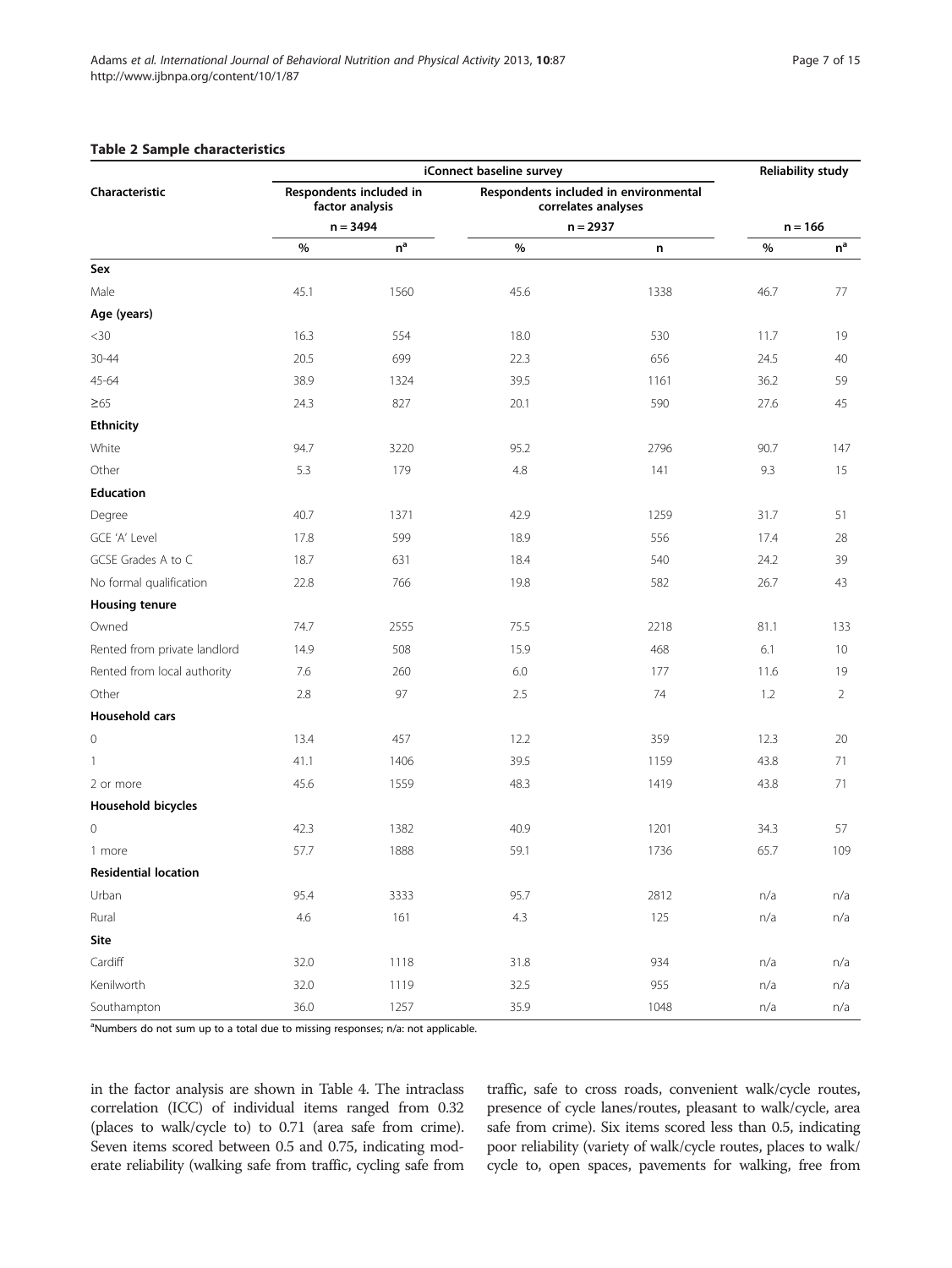|                                 |                              | First-order (pooled sampleb) | General-specific (pooled sampleb)           |                             |
|---------------------------------|------------------------------|------------------------------|---------------------------------------------|-----------------------------|
|                                 |                              |                              | <b>Specific factors</b>                     | <b>General factor</b>       |
| <b>STANDARDISED LOADINGS</b>    |                              |                              |                                             |                             |
| <b>Factors</b>                  | Items $^{\dagger}$           |                              |                                             |                             |
| Traffic safety                  | Walking safe from traffic    | 0.81                         | 0.67                                        | 0.50                        |
|                                 | Cycling safe from traffic    | 0.70                         | 0.59                                        | 0.43                        |
|                                 | Safe to cross roads          | 0.71                         | 0.47                                        | 0.48                        |
| Supportive infrastructure       | Convenient walk/cycle routes | 0.58                         | 0.29                                        | 0.52                        |
|                                 | Cycle routes                 | 0.48                         | 0.52                                        | 0.39                        |
|                                 | Variety of walk/cycle routes | 0.69                         | 0.25                                        | 0.64                        |
|                                 | Pleasant to walk/cycle       | 0.82                         | 0.10                                        | 0.79                        |
| Local amenities                 | Places to walk/cycle to      | 0.74                         | 0.52                                        | 0.57                        |
|                                 | Open spaces                  | 0.71                         | 0.55                                        | 0.54                        |
|                                 | Pavements for walking        | 0.76                         | 0.32                                        | 0.63                        |
| Social order                    | Area safe from crime         | 0.79                         | 0.31                                        | 0.49                        |
|                                 | Free from litter             | 0.38                         | 0.58                                        | 0.25                        |
| <b>CORRELATION OF SUBSCALES</b> |                              | Traf with Soc: 0.53          | [all correlations automatically set at zero |                             |
|                                 |                              | Traf with Infr: 0.58         |                                             | in general-specific models] |
|                                 |                              | Traf with Am: 0.48           |                                             |                             |
|                                 |                              | Soc with Infr: 0.52          |                                             |                             |
|                                 |                              | Soc with Am: 0.46            |                                             |                             |
|                                 |                              | Infr with Am: 0.75           |                                             |                             |

#### <span id="page-8-0"></span>Table 3 Fully standardised item loadings from CFA analyses of environmental perception items models<sup>a</sup>

<sup>a</sup>Fitting models shown in Figure [1;](#page-5-0) <sup>b</sup>n = 1754, 'test' half of the core baseline sample; Traf = Traffic safety score, Soc = Social order score, Infr = Supportive infrastructure score, Am = Local amenities score.

litter and many road junctions), although only two of these (places to walk/cycle to and pavements for walking) had an ICC of less than 0.45.

ICC for the environmental factors ranged from 0.42 (local amenities) to 0.77 (traffic safety). Two of the environmental factors (traffic safety and environment quality) had an ICC of >0.75 indicating good reliability. Two factors (supportive infrastructure and social order) had an ICC between 0.5 and 0.75 indicating moderate reliability and one environmental factor (local amenities) had an ICC less than 0.5 indicating poor reliability.

# Environmental associations with walking and cycling for transport and recreation

The distribution of low, medium and high support for each of the environmental factors in the core iConnect baseline sample is shown in Figure [2.](#page-10-0) The proportion of respondents reporting low support for the environmental factors ranged from 3.4% (environment quality) to 23.3% (traffic safety); medium support from 22.3% (street connectivity) to 55.7% (environment quality), and high support from 32.2% (traffic safety) to 73.1% (local amenities).

#### Walking

Participation in walking for either purpose was similar, with 66.0% of respondents reporting any walking for transport  $(n = 1939)$  and 59.7% reporting any walking for recreation (n = 1753). The associations between perceptions of the environment and the likelihood of participating in any walking for transport or recreation are shown in Table [5](#page-11-0).

#### Walking for transport

Participants who reported medium or highly supportive infrastructure were significantly more likely to report walking for transport than those who reported low support. This association attenuated slightly in the second model but remained significant (medium support: OR (odds ratio) 1.35, 95% CI 1.05 to 1.73; high support: OR 1.44, 95% CI 1.08 to 1.90). A similar pattern was observed for the availability of local amenities with those reporting high availability being around twice as likely to walk for transport than those reporting low availability (medium support: OR 1.71, 95% CI 1.14 to 2.58; high support: OR 2.14, 95% CI 1.44 to 3.18). In our analyses of a combined 'general environment quality' summary scale, participants who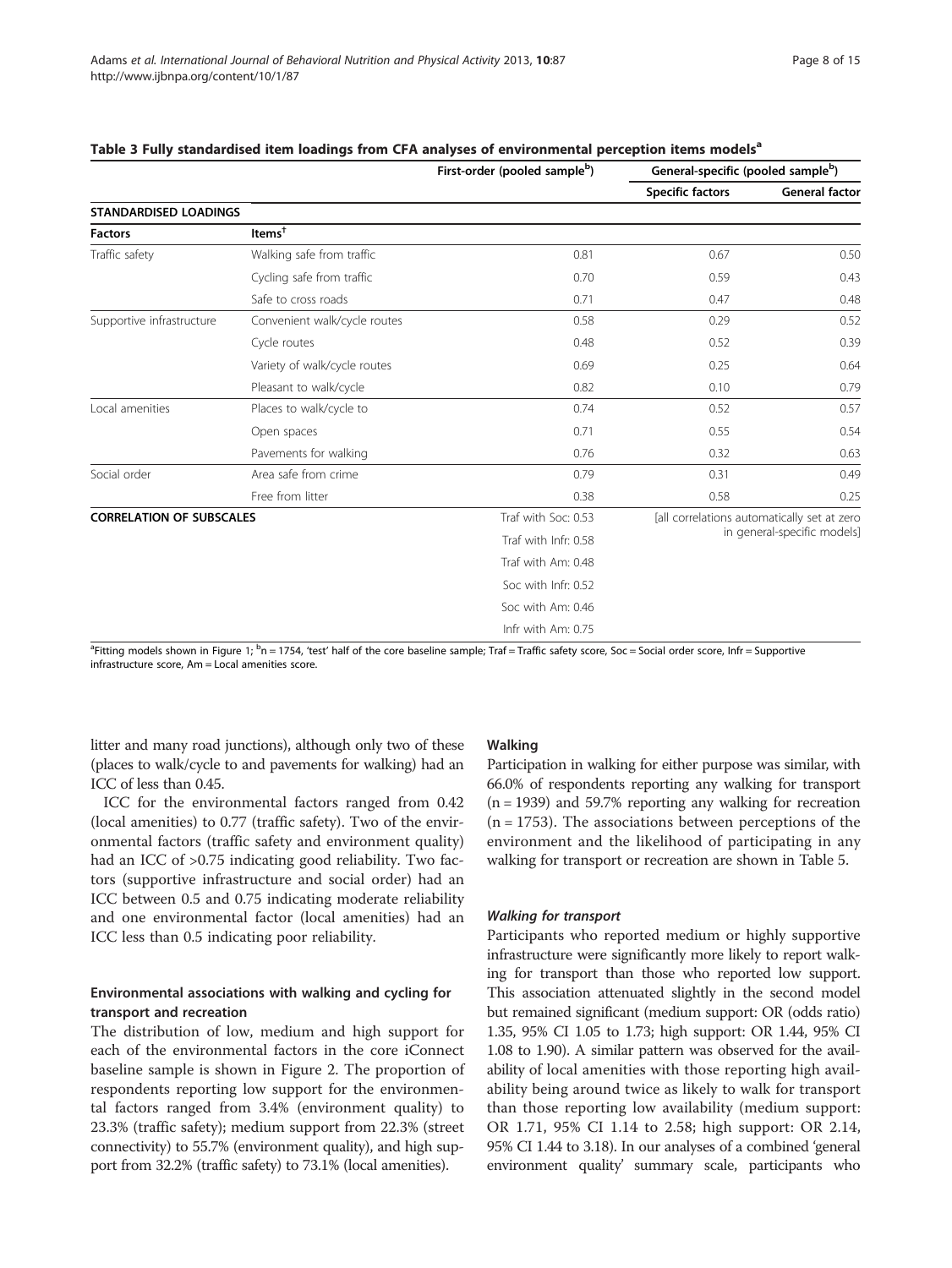# <span id="page-9-0"></span>Table 4 Test-retest reliability of mean scores for individual items assessing environmental perceptions and environmental factors<sup>a</sup>

| Item name <sup>b</sup>                   | T1/T2          | n   | Mean (SD)  | ICC  | <b>Environmental factor</b>    | T1/T2          | n   | Mean score (SD) | ICC  |
|------------------------------------------|----------------|-----|------------|------|--------------------------------|----------------|-----|-----------------|------|
| Walking safe from traffic                | T1             | 165 | 0.90(1.13) | 0.69 | <b>TRAFFIC SAFETY</b>          | T1             | 165 | 0.54(1.04)      | 0.77 |
|                                          | T <sub>2</sub> |     | 0.79(1.08) |      |                                | T <sub>2</sub> |     | 0.47(0.99)      |      |
| Cycling safe from traffic                | T1             | 163 | 0.23(1.32) | 0.67 |                                |                |     |                 |      |
|                                          | T <sub>2</sub> |     | 0.13(1.21) |      |                                |                |     |                 |      |
| Safe to cross roads                      | T1             | 165 | 0.49(1.23) | 0.68 |                                |                |     |                 |      |
|                                          | T <sub>2</sub> |     | 0.51(1.14) |      |                                |                |     |                 |      |
| Convenient walk/cycle routes             | T1             | 159 | 1.01(1.14) |      | 0.55 SUPPORTIVE INFRASTRUCTURE | T1             | 165 | 0.75(0.78)      | 0.63 |
|                                          | T <sub>2</sub> |     | 0.89(0.96) |      |                                | T <sub>2</sub> |     | 0.71(0.73)      |      |
| Cycle lanes/routes                       | T1             | 164 | 0.74(1.15) | 0.53 |                                |                |     |                 |      |
|                                          | T <sub>2</sub> |     | 0.76(1.06) |      |                                |                |     |                 |      |
| Variety of walk/cycle routes             | T1             | 164 | 0.41(1.09) | 0.45 |                                |                |     |                 |      |
|                                          | T <sub>2</sub> |     | 0.50(0.97) |      |                                |                |     |                 |      |
| Pleasant to walk/cycle                   | T1             | 164 | 0.85(1.01) | 0.61 |                                |                |     |                 |      |
|                                          | T <sub>2</sub> |     | 0.71(1.01) |      |                                |                |     |                 |      |
| Places to walk/cycle to                  | T1             | 163 | 0.87(1.14) |      | 0.32 LOCAL AMENITIES           | T1             | 165 | 1.07(0.85)      | 0.42 |
|                                          | T <sub>2</sub> |     | 0.83(1.02) |      |                                | T <sub>2</sub> |     | 1.09(0.79)      |      |
| Open spaces                              | T1             | 161 | 1.06(1.12) | 0.48 |                                |                |     |                 |      |
|                                          | T <sub>2</sub> |     | 1.12(0.93) |      |                                |                |     |                 |      |
| Pavements for walking                    | T1             | 162 | 1.30(0.96) | 0.36 |                                |                |     |                 |      |
|                                          | T <sub>2</sub> |     | 1.33(0.86) |      |                                |                |     |                 |      |
| Area safe from crime                     | T1             | 163 | 0.85(1.13) | 0.71 | <b>SOCIAL ORDER</b>            | T1             | 165 | 0.57(0.93)      | 0.64 |
|                                          | T <sub>2</sub> |     | 0.82(1.06) |      |                                | T <sub>2</sub> |     | 0.62(0.84)      |      |
| Free from litter                         | T1             | 162 | 0.30(1.27) | 0.47 |                                |                |     |                 |      |
|                                          | T <sub>2</sub> |     | 0.41(1.09) |      |                                |                |     |                 |      |
| Many road junctions                      | T1             | 162 | 0.72(0.97) | 0.45 | <b>STREET CONNECTIVITY</b>     | T1             | 162 | 0.72(0.97)      | 0.45 |
|                                          | T <sub>2</sub> |     | 0.65(0.78) |      |                                | T <sub>2</sub> |     | 0.65(0.78)      |      |
| All items (except 'many road junctions') |                |     |            |      | <b>ENVIRONMENT QUALITY</b>     | T1             | 165 | 0.75(0.61)      | 0.75 |
|                                          |                |     |            |      |                                | T <sub>2</sub> |     | 0.73(0.61)      |      |

<sup>a</sup>Reliability study sample (n = 166); **b**ltems were coded such that a high score = perceptions of a highly supportive environment; T1 = survey time point 1, T2 = survey time point 2, SD = standard deviation; ICC = Intraclass correlation coefficient; all ICCs presented p < 0.001 for difference from zero.

perceived the general environment to be of medium or high quality were significantly more likely to walk for transport compared to those who perceived the environment quality to be low (medium support: OR 1.91, 95% CI 1.24 to 2.94; high support: OR 2.32, 95% CI 1.49 to 3.60).

#### Walking for recreation

A positive significant association was observed between supportive infrastructure and the likelihood of doing any walking for recreation in both models, but only for participants who perceived the infrastructure to be highly supportive (model 2: OR 1.47, 95% CI 1.13 to 1.92). Associations with the other environmental factors were non-significant.

#### Cycling

Participation in cycling for either purpose was low, with 13.1% reporting any cycling for transport  $(n = 386)$  and 13.5% reporting any cycling for recreation (n = 397). The associations between perceptions of the environment and the likelihood of participating in any cycling for transport and recreation are shown in Table [6](#page-12-0).

#### Cycling for transport

In both models, participants who perceived there to be medium street connectivity had twice the odds of cycling for transport than those who perceived there to be low street connectivity (model 1: OR 1.95, 95% CI 1.04-3.65;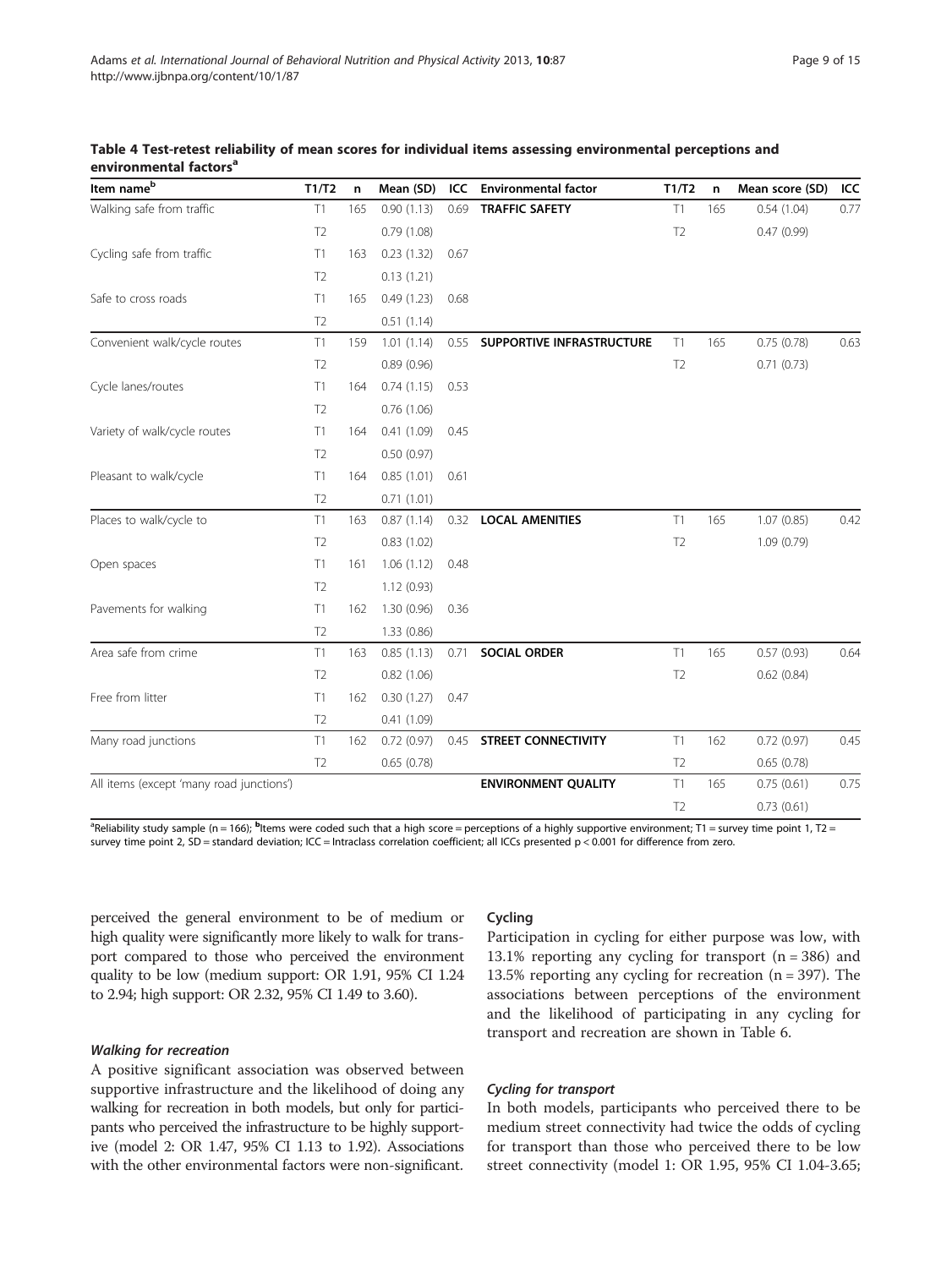<span id="page-10-0"></span>

model 2: OR 1.92, 95% CI 1.02 to 3.63). Perceptions of medium and high availability of local amenities were associated with a non-significant increased likelihood of cycling for transport. Associations with the other environmental factors were also non-significant.

#### Cycling for recreation

Participants were more likely to cycle for recreation if they perceived social order to be medium or high rather than low, however this association was non-significant. Findings for the other environmental factors were mixed with significant negative associations being observed for a medium level of supportive infrastructure (model 2) and overall general environment quality (model 1). Associations with the other environmental factors were nonsignificant.

# **Discussion**

A new short scale for assessing adults' perceptions of the environment in the neighbourhood (PENS) was developed to enable the attributes of the neighbourhood environment which are associated with the likelihood of participating in walking and cycling for transport and recreation as separate behaviours to be examined for the UK.

# Perceptions of the environment in the neighbourhood scale (PENS)

Although a number of instruments have previously been developed for assessing perceptions of the neighbourhood environment [[30,31](#page-15-0)], many of them are long and the wording of items is not necessarily applicable to all countries and settings. Survey length has been found to be important in influencing response rate [\[15](#page-14-0),[16\]](#page-14-0) and

thus shorter instruments are needed, particularly when a large number of constructs are being measured, to reduce overall survey length. In order to reduce participant burden and tailor items to the UK neighbourhood environment, the 49-item ALPHA instrument [[20](#page-14-0)] was modified and a new much shorter 13-item instrument, the perceptions of the environment in the neighbourhood scale (PENS), was developed for use in the iConnect project.

The factor structure of the items in PENS was explored to identify items measuring similar constructs and create a set of summary variables. Four environmental factors (traffic safety, supportive infrastructure, local amenities and social order) showed a good fit to the data and these were used for further analyses along with a single item, street connectivity. The factors were found to have acceptable test-retest reliability (ICC range 0.42 to 0.77). A general environment quality scale (which included 12 of the 13 items in the scale) was also computed. Its reliability was found to be good (ICC =  $0.75$ ) and similar to that found in other studies, e.g. that of a summary neighbourhood score assessing perceived environmental characteristics associated with active travel  $(ICC = 0.73)$  [[32](#page-15-0)].

Reliability of individual items assessed in the scale ranged from ICC 0.32 to 0.71. These findings are similar to those of studies of other questionnaires, in which ICC ranged from 0.54 to 0.76 [[20](#page-14-0)] and 0.33 to 0.70 [[32](#page-15-0)]. Comparing items with similar wording and response scales in both questionnaires, seven items in PENS with moderate reliability (ICC >0.5) also had moderate reliability in the ALPHA study [[20\]](#page-14-0). Of the others, two items in PENS had slightly poorer reliability than in the ALPHA questionnaire despite similar wording ('variety of walk/cycle routes' and 'many road junctions'). Three of the PENS items ('free from litter', 'places to walk/cycle to' and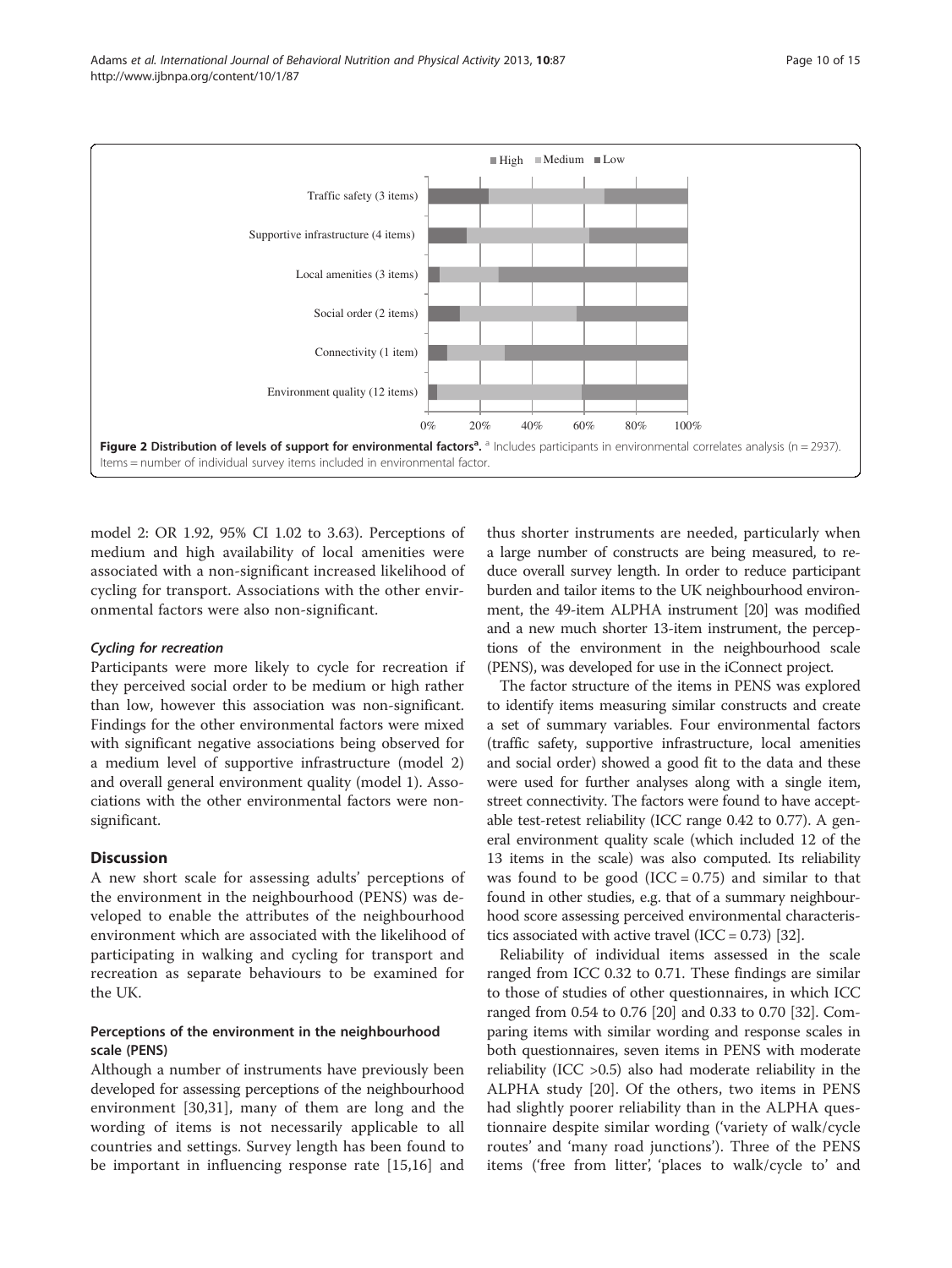|                            |                             |                        |                      | <b>WALKING FOR TRANSPORT</b> | <b>WALKING FOR RECREATION</b> |                      |                      |                        |                      |
|----------------------------|-----------------------------|------------------------|----------------------|------------------------------|-------------------------------|----------------------|----------------------|------------------------|----------------------|
| $n = 2937^a$               |                             | MODEL 1 <sup>b</sup>   |                      | MODEL 2 <sup>c</sup>         |                               | MODEL 1 <sup>b</sup> |                      | MODEL 2 <sup>c</sup>   |                      |
|                            |                             | OR (CI)                | p-value              | OR (CI)                      | p-value                       | OR (CI)              | p-value              | OR (CI)                | p-value              |
| <b>Traffic safety</b>      |                             |                        |                      |                              |                               |                      |                      |                        |                      |
| (3 items)                  | Low                         | 1.0                    |                      | 1.0                          |                               | 1.0                  |                      | 1.0                    |                      |
|                            | Medium                      | $1.19(0.97 - 1.47)$    | 0.091                | $1.07(0.86 - 1.32)$          | 0.561                         | $1.05(0.86 - 1.27)$  | 0.647                | $0.97(0.79-1.19)$      | 0.765                |
|                            | High                        | $1.16(0.93-1.45)$      | 0.185                | $0.98(0.77-1.26)$            | 0.902                         | $1.02(0.83 - 1.25)$  | 0.883                | $0.82$ $(0.65 - 1.03)$ | 0.089                |
|                            | Supportive infrastructure   |                        |                      |                              |                               |                      |                      |                        |                      |
| (4 items)                  | Low                         | 1.0                    |                      | 1.0                          |                               | 1.0                  |                      | 1.0                    |                      |
|                            | Medium                      | 1.52 (1.20-1.91)       | $0.001$ <sup>#</sup> | $1.35(1.05-1.73)$            | $0.018*$                      | $0.99(0.79-1.23)$    | 0.913                | 1.0 (0.788-1.26)       | 0.972                |
|                            | High                        | 1.65 (1.30-2.10)       | $0.000^{#}$          | 1.44 (1.08-1.90)             | $0.012*$                      | $1.41(1.12-1.77)$    | $0.004$ <sup>#</sup> | 1.47 (1.13-1.92)       | $0.005$ <sup>#</sup> |
| <b>Local amenities</b>     |                             |                        |                      |                              |                               |                      |                      |                        |                      |
| (3 items)                  | Low                         | 1.0                    |                      | 1.0                          |                               | 1.0                  |                      | 1.0                    |                      |
|                            | Medium                      | 1.85 (1.24-2.75)       | $0.003$ <sup>#</sup> | 1.71 (1.14-2.58)             | $0.010^{#}$                   | $0.94(0.64-1.38)$    | 0.741                | $0.94(0.63 - 1.38)$    | 0.736                |
|                            | High                        | 2.46 (1.68-3.58)       | $0.000^{#}$          | 2.14 (1.44-3.18)             | $0.000^{#}$                   | $1.16(0.81 - 1.67)$  | 0.417                | $1.06(0.73-1.56)$      | 0.754                |
| Social order               |                             |                        |                      |                              |                               |                      |                      |                        |                      |
| (2 items)                  | Low                         | 1.0                    |                      | 1.0                          |                               | 1.0                  |                      | 1.0                    |                      |
|                            | Medium                      | $0.81(0.61-1.08)$      | 0.146                | $0.77(0.58-1.02)$            | 0.072                         | $1.15(0.90-1.47)$    | 0.254                | $1.12(0.88-1.43)$      | 0.366                |
|                            | High                        | $0.86$ $(0.65 - 1.15)$ | 0.321                | $0.77(0.57-1.03)$            | 0.081                         | $1.12(0.87 - 1.43)$  | 0.391                | $1.06(0.82 - 1.37)$    | 0.675                |
| <b>Street connectivity</b> |                             |                        |                      |                              |                               |                      |                      |                        |                      |
| $(1$ item)                 | Low                         | 1.0                    |                      | 1.0                          |                               | 1.0                  |                      | 1.0                    |                      |
|                            | Medium                      | $1.05(0.75-1.46)$      | 0.791                | 0.95 (0.67-1.330)            | 0.750                         | $0.94(0.68-1.30)$    | 0.698                | $0.89(0.64-1.23)$      | 0.480                |
|                            | High                        | $1.18(0.87 - 1.61)$    | 0.277                | $1.05(0.76-1.43)$            | 0.782                         | 1.03 (0.77-1.39)     | 0.836                | $0.96(0.71-1.30)$      | 0.799                |
|                            | General environment quality |                        |                      |                              |                               |                      |                      |                        |                      |
| (12 items)                 | Low                         | 1.0                    |                      |                              |                               | 1.0                  |                      |                        |                      |
|                            | Medium                      | 1.91 (1.24-2.94)       | $0.003$ <sup>#</sup> |                              |                               | $0.85(0.56-1.30)$    | 0.449                |                        |                      |
|                            | High                        | 2.32 (1.49-3.60)       | $0.000^{#}$          |                              |                               | $1.08(0.71-1.66)$    | 0.716                |                        |                      |

<span id="page-11-0"></span>

<sup>a</sup>iConnect core baseline sample; <sup>b</sup>adjusted for sex, age, ethnic group, education, housing tenure, household cars, household bicycles, location (urban or rural) and case study site; <sup>c</sup>adjusted for b and the environmental factors which are not the independent variable in the analysis; \*p < 0.05 #p < 0.01; OR = odds ratio; CI = 95% confidence interval.

'pavements for walking') performed less well than the related ALPHA questions. This could be explained by differences in the response scale for 'free from litter' (ALPHA: none, a few, some, plenty; PENS: five points from strongly agree to strongly disagree); by subtle differences in wording for 'pavements for walking' (PENS: suitable pavements for walking; ALPHA: any pavements); and by differences in both response scale and wording for 'places to walk/cycle.' Specifically, in PENS one single item was used to assess access to destinations whereas in ALPHA respondents were asked about how long it would take to walk to each of seven different destinations. Overall, PENS was found to have acceptable reliability with similar variation in reliability across individual items and composite measures to other surveys assessing perceptions of the neighbourhood environment [[33](#page-15-0)-[37\]](#page-15-0). PENS may therefore offer an acceptable, shorter alternative for

measuring the perceptions of the neighbourhood environment using only a few items.

# Environmental perceptions and likelihood of participation in walking and cycling for transport or recreation

Our results support emerging findings from recent research which suggest that different attributes of the physical environment are associated with participation in walking and cycling being undertaken for different purposes [[8-12\]](#page-14-0). In our study, walking for transport was positively associated with supportive infrastructure, availability of local amenities and general environment quality, whereas walking for recreation was positively associated only with supportive infrastructure. Cycling for transport was associated only with street connectivity, and cycling for recreation was not significantly associated with any of the environmental attributes we assessed.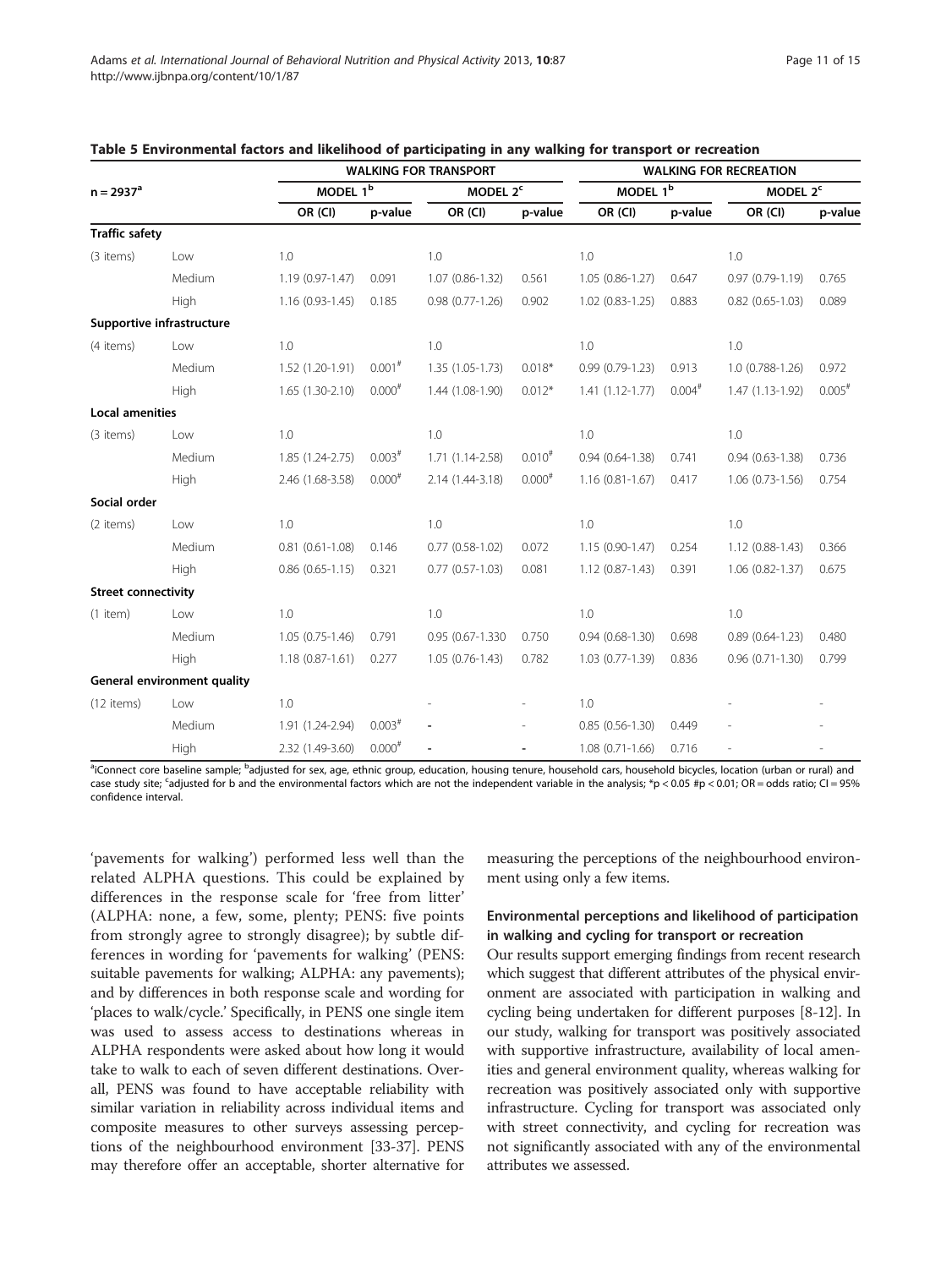|                            |                             |                     |                      | <b>CYCLING FOR TRANSPORT</b> | <b>CYCLING FOR RECREATION</b> |                      |                      |                        |                      |  |
|----------------------------|-----------------------------|---------------------|----------------------|------------------------------|-------------------------------|----------------------|----------------------|------------------------|----------------------|--|
| $n = 2937^a$               |                             |                     | MODEL 1 <sup>b</sup> |                              | MODEL 2 <sup>c</sup>          |                      | MODEL 1 <sup>b</sup> |                        | MODEL 2 <sup>c</sup> |  |
|                            |                             | OR (CI)             | p-value              | OR (CI)                      | p-value                       | OR (CI)              | p-value              | OR (CI)                | p-value              |  |
| <b>Traffic safety</b>      |                             |                     |                      |                              |                               |                      |                      |                        |                      |  |
| (3 items)                  | Low                         | 1.0                 |                      | 1.0                          |                               | 1.0                  |                      | 1.0                    |                      |  |
|                            | Medium                      | $0.91(0.66 - 1.24)$ | 0.530                | $0.83$ $(0.60 - 1.16)$       | 0.274                         | $0.81$ (0.60-1.10)   | 0.178                | $0.82$ (0.60-1.12)     | 0.205                |  |
|                            | High                        | $1.01(0.73-1.40)$   | 0.952                | $0.89(0.61 - 1.29)$          | 0.530                         | $0.97(0.71 - 1.33)$  | 0.851                | $0.91$ $(0.64 - 1.31)$ | 0.620                |  |
| Supportive infrastructure  |                             |                     |                      |                              |                               |                      |                      |                        |                      |  |
| (4 items)                  | Low                         | 1.0                 |                      | 1.0                          |                               | 1.0                  |                      | 1.0                    |                      |  |
|                            | Medium                      | $1.04(0.73-1.48)$   | 0.821                | $0.98(0.67 - 1.42)$          | 0.902                         | $0.73$ $(0.53-1.02)$ | 0.065                | $0.68$ (0.48-0.97)     | $0.031*$             |  |
|                            | High                        | $1.19(0.83 - 1.71)$ | 0.341                | $1.09(0.72 - 1.66)$          | 0.693                         | $0.96(0.68-1.34)$    | 0.799                | $0.82$ $(0.55 - 1.22)$ | 0.326                |  |
| <b>Local amenities</b>     |                             |                     |                      |                              |                               |                      |                      |                        |                      |  |
| (3 items)                  | Low                         | 1.0                 |                      | 1.0                          |                               | 1.0                  |                      | 1.0                    |                      |  |
|                            | Medium                      | 1.56 (0.75-3.26)    | 0.232                | $1.51(0.72-3.18)$            | 0.280                         | $0.90(0.47-1.71)$    | 0.736                | $0.98(0.51-1.89)$      | 0.955                |  |
|                            | High                        | 1.83 (0.91-3.70)    | 0.090                | 1.69 (0.82-3.49)             | 0.156                         | $1.25(0.68-2.23)$    | 0.473                | 1.38 (0.73-2.58)       | 0.321                |  |
| Social order               |                             |                     |                      |                              |                               |                      |                      |                        |                      |  |
| (2 items)                  | Low                         | 1.0                 |                      | 1.0                          |                               | 1.0                  |                      | 1.0                    |                      |  |
|                            | Medium                      | $1.05(0.70-1.57)$   | 0.811                | $1.05(0.70-1.57)$            | 0.808                         | 1.28 (0.84-1.94)     | 0.251                | 1.30 (0.85-1.98)       | 0.228                |  |
|                            | High                        | 1.33 (0.88-2.01)    | 0.181                | 1.32 (0.86-2.01)             | 0.202                         | 1.44 (0.94-2.20)     | 0.098                | 1.44 (0.93-2.22)       | 0.104                |  |
| <b>Street connectivity</b> |                             |                     |                      |                              |                               |                      |                      |                        |                      |  |
| (1 items)                  | Low                         | 1.0                 |                      | 1.0                          |                               | 1.0                  |                      | 1.0                    |                      |  |
|                            | Medium                      | 1.95 (1.04-3.65)    | $0.038*$             | 1.93 (1.02-3.63)             | $0.042*$                      | $0.75(0.45-1.25)$    | 0.269                | $0.77(0.46-1.29)$      | 0.323                |  |
|                            | High                        | 1.69 (0.93-3.06)    | 0.082                | 1.64 (0.90-2.99)             | 0.106                         | $0.97(0.61 - 1.54)$  | 0.899                | $0.97(0.60-1.55)$      | 0.887                |  |
|                            | General environment quality |                     |                      |                              |                               |                      |                      |                        |                      |  |
| (12 items)                 | Low                         | 1.0                 |                      |                              |                               | 1.0                  |                      |                        |                      |  |
|                            | Medium                      | $0.78(0.40-1.50)$   | 0.450                |                              |                               | $0.54(0.30-0.99)$    | $0.046*$             |                        |                      |  |
|                            | High                        | $0.98(0.50-1.91)$   | 0.956                |                              |                               | $0.61(0.33-1.13)$    | 0.116                |                        |                      |  |

#### <span id="page-12-0"></span>Table 6 Environmental factors and likelihood of participating in any cycling for transport or recreation

<sup>a</sup>iConnect core baseline sample; <sup>b</sup>adjusted for sex, age, ethnic group, education, housing tenure, household cars, household bicycles, location (urban or rural) and case study site; <sup>c</sup>adjusted for b and the environmental factors which are not the independent variable in the analysis; \*p < 0.05 #p < 0.01; OR = odds ratio; CI = 95% confidence interval.

#### Walking

Our finding that supportive infrastructure was positively related to walking for transport is consistent with findings from a recent review [[11\]](#page-14-0). Availability of local amenities or destinations has been reported to be positively related to walking for transport in a number of reviews [\[5](#page-14-0),[10,11,](#page-14-0)[38,39](#page-15-0)] and our study supports these findings. The lack of any relationship between perceived traffic safety and walking for transport seen in our study has also been reported elsewhere [\[5,7,10,11](#page-14-0)] although another review has reported a positive relationship in studies adjusting for neighbourhood self-selection [\[40\]](#page-15-0).

Our finding that few environmental attributes were associated with walking for recreation has also been reported in a number of other studies [[10](#page-14-0)-[12](#page-14-0)]. One possible explanation is that recreational walking may more typically extend in distance or be done outside of the neighbourhood, which may explain why stronger associations with

environmental attributes have more often been demonstrated with transport-related physical activity than with recreational physical activity [\[5,6,12,](#page-14-0)[38](#page-15-0)].

#### Cycling

Fewer studies have investigated the environmental correlates of cycling than those of walking. In our study street connectivity was the only environmental exposure found to be significantly positively associated with cycling for transport. Street connectivity relates to the ease of travel between two points and is directly related to street design. It is important for cycling for transport because it determines: route directness (which affects journey distance and therefore duration); route choice (whether it is possible to take different routes to get to and from the same destination); and reflects among other things, the potential presence of barriers such as motorways or culde–sacs which can affect both directness and choice [\[6](#page-14-0)].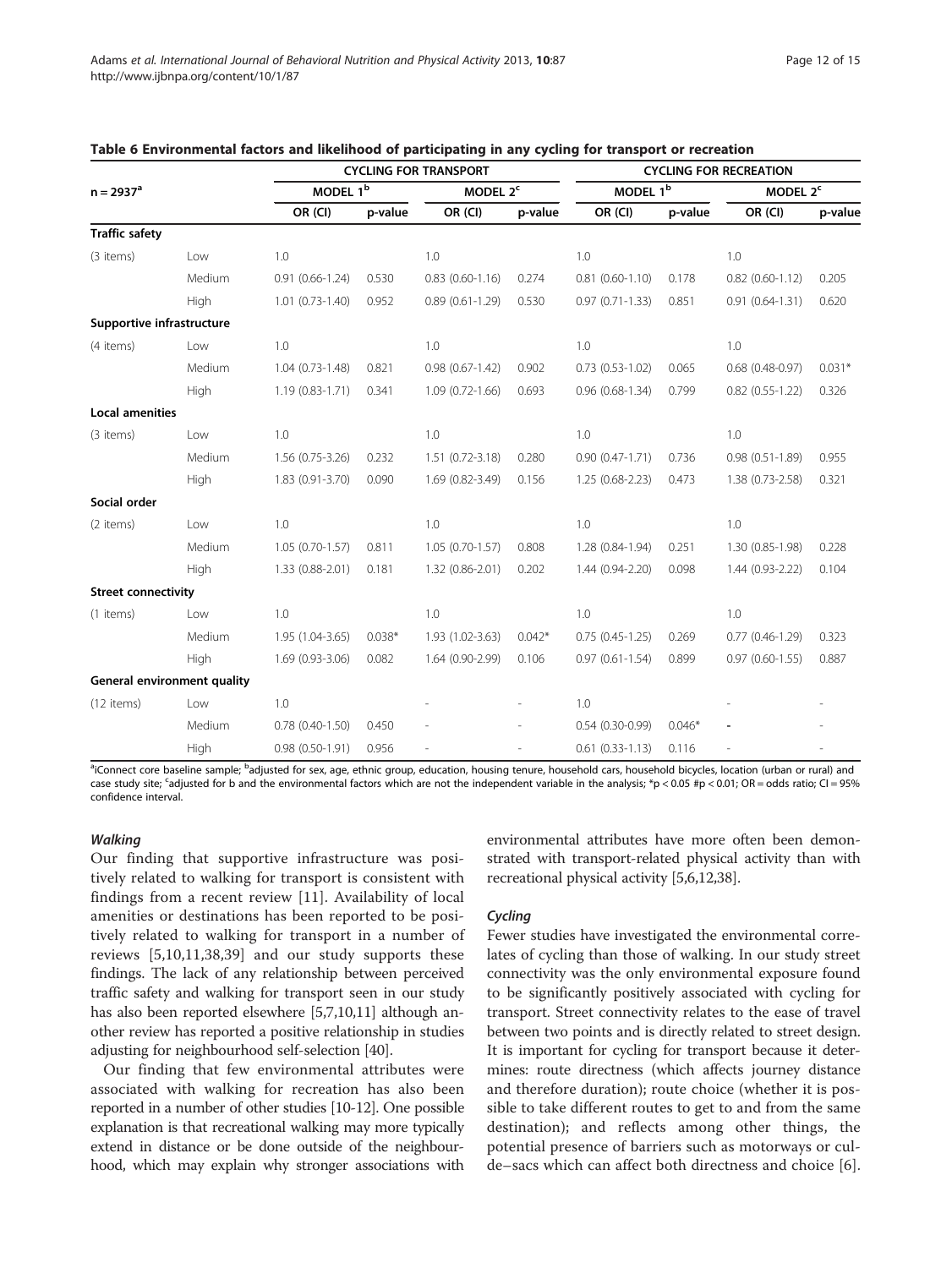Road network designs providing high connectivity have been found to be associated with greater cycling for transport in two other studies [\[41,42](#page-15-0)]. Our other findings for cycling for transport are consistent with those of a recent review which found no relationships with traffic safety, social order (crime safety) and aesthetics [[12\]](#page-14-0). However, in contrast to our study, others have found cycling for transport to be related to access to local amenities [[12](#page-14-0)] and supportive infrastructure (cycling facilities, dedicated cycle paths or routes) [[12,13](#page-14-0)[,41,43\]](#page-15-0).

Cycling for recreation was not strongly associated with any of the environmental attributes in our study, although there was tentative evidence of possible relationships with supportive infrastructure (negative), social order (positive) and general environment quality (negative). These results are largely consistent with the findings from a recent review of European studies which found limited associations between recreational cycling and environmental attributes except for traffic-related safety [[12](#page-14-0)].

Our limited findings in relation to cycling may reflect the relatively small proportion of participants in our study (less than 14%) who reported any cycling. In addition, given that it is possible to travel much further and beyond the neighbourhood when cycling, environmental attributes in the immediate surroundings of the home may be less important in influencing whether a person cycles or not than environmental factors assessed at a larger scale, such as the characteristics of commuting routes and destinations. Other individual, social and cultural factors, which may be stronger predictors of participation in cycling than environmental factors, also need to be considered [[41,44,45](#page-15-0)]. The need to explore the relationships between environmental attributes and different behaviours at different geographic scales, as well the relationships between the individual, social, environmental and cultural factors, remain an important area for future investigation.

# Limitations

We relied on self-report measures for assessing perceptions of the physical environment and participation in walking and cycling which may have resulted in both error and bias in their measurement. Objective measurement of physical activity behaviours and attributes of the physical environment can be used to overcome some of these measurement issues, however challenges remain with the collection and analysis of these types of data [[30\]](#page-15-0) and it was not feasible to use them within this large cohort study.

Although separate models were used to estimate associations for each specific behaviour of interest, the environmental attributes were not assessed separately for walking and cycling. Composite measures were used to assess environmental constructs, which may have reduced the effect

of individual environmental attributes. In some cases the items included in summary variables seemed unintuitive, for example the item 'pavements for walking' was included in the local amenities factor rather than the supportive infrastructure factor. The use of these composite measures also made it difficult to compare our findings to those of other studies for some attributes. In addition, whereas our measures of environmental perceptions were restricted to the neighbourhood, our measures of the behaviours asked about all walking and cycling for transport and recreation (not restricted to the neighbourhood). We may therefore have underestimated the associations between the environmental attributes and the behaviours of interest, as evidence suggests that the predictive capacity of models appears to improve with increased specificity for environmental and behavioural measures and the setting in which the behaviour takes place [[46\]](#page-15-0).

Other potential sources of bias in this study include the relatively low response rates and the possibility of neighbourhood self-selection, whereby individuals who are more active choose to live in neighbourhoods that support their preferences. We were not able to measure or adjust for neighbourhood self-selection in this study because of constraints on the length of our questionnaire.

The survey was conducted in only three case study sites which may differ from other areas, towns and cities and therefore limit the generalizability of our findings. Limited environmental heterogeneity, particularly in terms of street connectivity and safety, may have limited power to detect associations with the behaviours. Future studies might consider sampling from areas with greater heterogeneity. Finally, due to the cross sectional nature of this study, the causal relationships between perceptions of the environment and walking and cycling behaviours cannot be inferred. Longitudinal studies are needed to help determine any causal relationships.

#### Conclusions

This study is one of few studies to have examined attributes of the physical environment and their associations with walking and cycling behaviours separately and for different purposes. A new, short (13-item) scale (PENS) was developed for assessing perceptions of the environment in the neighbourhood. Individual items and summary variables derived from PENS were found to have acceptable test-retest reliability and PENS may therefore provide researchers with a suitable short instrument for use in future studies. The results from this study confirm that, as has been observed in other countries, different attributes of the environment in the UK may be important for supporting participation in different physical activity behaviours being undertaken for different purposes. The practical implication is that creating supportive 'activity friendly' environments is likely to require a combination of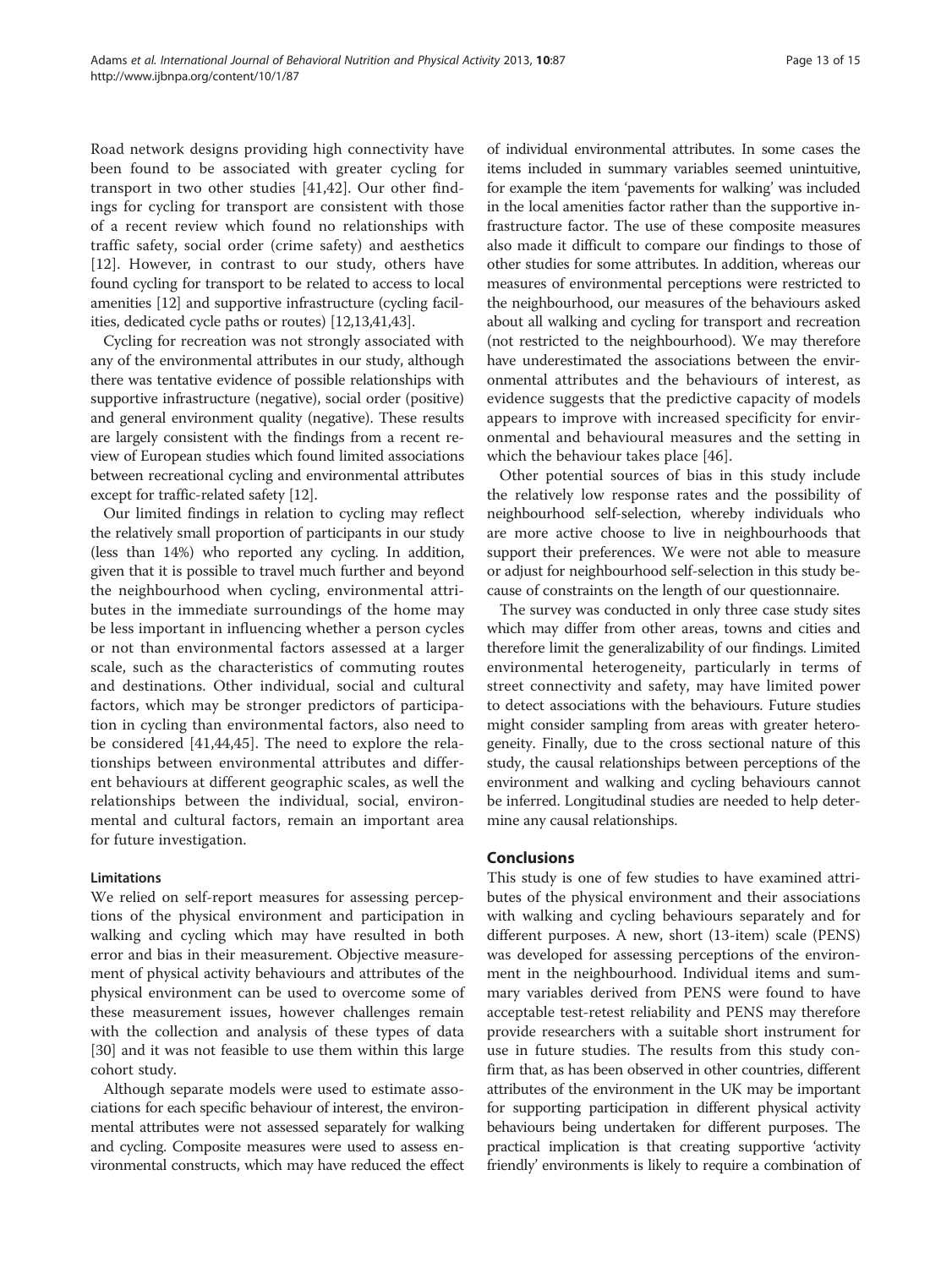<span id="page-14-0"></span>environmental improvements to promote walking and cycling for different purposes. Although single-fix solutions might appear superficially attractive, our findings reinforce those of a growing body of research that suggest that one size does not fit all. Improvements to walking and cycling infrastructure, access to destinations and therefore land use mix, as well as the general environmental quality should all be taken into account in future transport and planning policy.

# Additional files

[Additional file 1: Table A1.](http://www.biomedcentral.com/content/supplementary/1479-5868-10-87-S1.pdf) Pearson correlations between

environmental perception items and mean values.

[Additional file 2: Table A2.](http://www.biomedcentral.com/content/supplementary/1479-5868-10-87-S2.pdf) Results of exploratory factor analysis for environmental perception items.

#### Competing interests

The authors declare that they have no competing interests.

#### Authors' contributions

All authors contributed to the design of different parts of the studies. EA, FB, DO and SS were involved in the development of the iConnect core survey. FB and EA designed the reliability study and led the data collection. EA analysed the reliability study data. EA, AG, DO and FB were involved in the analyses of the environmental correlates data. AG conducted the factor analysis and drafted the associated sections of this manuscript. EA drafted the remainder of the manuscript and all other authors critically reviewed and revised versions of the manuscript. All authors read and approved the final manuscript.

#### Acknowledgements

This paper was written on behalf of the iConnect consortium [\(www.](www.iconnect.ac.uk) [iconnect.ac.uk:](www.iconnect.ac.uk) Christian Brand, Fiona Bull, Ashley Cooper, Andy Day, Nanette Mutrie, David Ogilvie, Jane Powell, John Preston and Harry Rutter). The iConnect consortium is funded by the Engineering and Physical Sciences Research Council (grant reference EP/G00059X/1). AG contributed to this work while supported by a National Institute of Health Research (NIHR) postdoctoral fellowship. DO is supported by the Medical Research Council [Unit Programme number U106179474] and the Centre for Diet and Activity Research (CEDAR), a UKCRC Public Health Research Centre of Excellence, in respect of which funding from the British Heart Foundation, Economic and Social Research Council, Medical Research Council, National Institute for Health Research and the Wellcome Trust, under the auspices of the UK Clinical Research Collaboration, is gratefully acknowledged. The views expressed in this paper are those of the authors and do not necessarily reflect those of the study funders, the NIHR or the Department of Health. We thank the study participants for their cooperation, the study team led by Karen Ghali for managing the collection of data for the core survey and Aron Sherry for co-ordinating the collection of data for the reliability study.

#### Author details

<sup>1</sup> British Heart Foundation National Centre for Physical Activity and Health, School of Sport, Exercise and Health Sciences, Loughborough University, Loughborough, UK. <sup>2</sup>London School of Hygiene and Tropical Medicine, London, UK.<sup>3</sup> Centre for Physical Activity and Nutrition Research (C-PAN), School of Exercise and Nutrition Sciences, Deakin University, Geelong, Australia. <sup>4</sup>Centre for the Built Environment and Health, School of Population Health, The University of Western Australia, Perth, Australia. <sup>5</sup>Medical Research Council Epidemiology Unit and UKCRC Centre for Diet and Activity Research (CEDAR), Institute of Public Health, University of Cambridge, Cambridge, UK.

#### Received: 17 December 2012 Accepted: 21 June 2013 Published: 2 July 2013

#### References

- 1. Department of Health: Start Active, Stay Active: a report on physical activity from the four home countries' Chief Medical Officers. London: Department of Health; 2011.
- 2. Craig R, Mindell J, Hirani V: Health Survey for England 2008 Volume 1. Physical activity and fitness. London: NHS Information Centre for Health and Social Care; 2009.
- 3. Sallis JF, Bauman A, Pratt M: Environmental and policy interventions to promote physical activity. Am J Prev Med 1998, 15:379–397.
- 4. Bauman AE, Bull FC: Environmental correlates of physical activity and walking in adults and children: a review of reviews. London: National Institute of Clinical and Health Excellence; 2007.
- 5. Owen N, Humpel N, Leslie E, Bauman A, Sallis JF: Understanding environmental influences on walking - review and research agenda. Am J Prev Med 2004, 27:67–76.
- 6. Saelens BE, Sallis JF, Frank LD: Environmental correlates of walking and cycling: findings from the transportation, urban design, and planning literatures. Ann Behav Med 2003, 25:80–91.
- 7. Wendel-Vos W, Droomers M, Kremers S, Brug J, van Lenthe F: Potential environmental determinants of physical activity in adults: a systematic review. Obes Rev 2007, 8:425–440.
- 8. Ding K, Gebel K: Built environment, physical activity, and obesity: what have we learned from reviewing the literature? Health Place 2012, 18:100–105.
- 9. Pikora T, Giles-Corti B, Bull F, Jamrozik K, Donovan R: Developing a framework for assessment of the environmental determinants of walking and cycling. Soc Sci Med 2003, 56:1693–1703.
- 10. Saelens BE, Handy SL: Built environment correlates of walking: a review. Med Sci Sports Exerc 2008, 40(Suppl):S550–S566.
- 11. Sugiyama T, Neuhaus M, Cole R, Giles-Corti B, Owen N: Destination and route attributes associated with adults' walking: a review. Med Sci Sports Exerc 2012, 44:1275–1286.
- 12. Van Holle V, Deforche B, Van Cauwenberg J, Goubert L, Maes L, Van de Weghe N, De Bourdeaudhuij I: Relationship between the physical environment and different domains of physical activity in European adults: a systematic review. BMC Publ Health 2012, 12:807.
- 13. Fraser SDS, Lock K: Cycling for transport and public health: a systematic review of the effect of the environment on cycling. Eur J Publ Health 2011, 21:738–743.
- 14. Van Dyck D, Deforche B, Cardon G, De Bourdeaudhuij I: Neighbourhood walkability and its particular importance for adults with a preference for passive transport. Health Place 2009, 15:496–504.
- 15. Edwards P, Roberts I, Clarke M, DiGuiseppi C, Pratap S, Wentz R, Kwan I: Increasing response rates to postal questionnaires: systematic review. Br Med J 2002, 324:1183.
- 16. Sahlqvist S, Song Y, Bull F, Adams E, Preston J, Ogilvie D: Effect of questionnaire length, personalisation and reminder type on response rate to a complex postal survey: randomised controlled trial. BMC Med Res Methodol 2011, 11:62.
- 17. Ogilvie D, Bull F, Powell J, Cooper AR, Brand C, Mutrie N, Preston J, Rutter H: An applied ecological framework for evaluating infrastructure to promote walking and cycling: the iConnect study. Am J Publ Health 2011, 101:473–481.
- 18. Ogilvie D, Bull F, Cooper A, Rutter H, Adams E, Brand C, Ghali K, Jones T, Mutrie N, Powell J, Preston J, Sahlqvist S, Song Y: Evaluating the travel, physical activity and carbon impacts of a 'natural experiment' in the provision of new walking and cycling infrastructure: methods for the core module of the iConnect study. BMJ Open 2012, 2:e000694.
- 19. Goodman A, Brand C, Ogilvie D: Associations of health, physical activity and weight status with motorised travel and transport carbon dioxide emissions: a cross-sectional, observational study. J Epidemiol Community Health 2012, 11:52.
- 20. Spittaels H, Verloigne M, Gidlow C, Gloanec J, Titze S, Foster C, Oppert J, Rutter H, Oja P, Sjostrom M, De Bourdeaudhuij I: Measuring physical activity-related environmental factors: reliability and predictive validity of the European environmental questionnaire ALPHA. Int J Behav Nutr Phys Act 2010, 7:48.
- 21. Craig CL, Marshall AL, Sjostrom M, Bauman AE, Booth ML, Ainsworth BE, Pratt M, Ekelund U, Yngve A, Sallis JF, Oja P: International physical activity questionnaire: 12-country reliability and validity. Med Sci Sports Exerc 2003, 35:1381–1395.